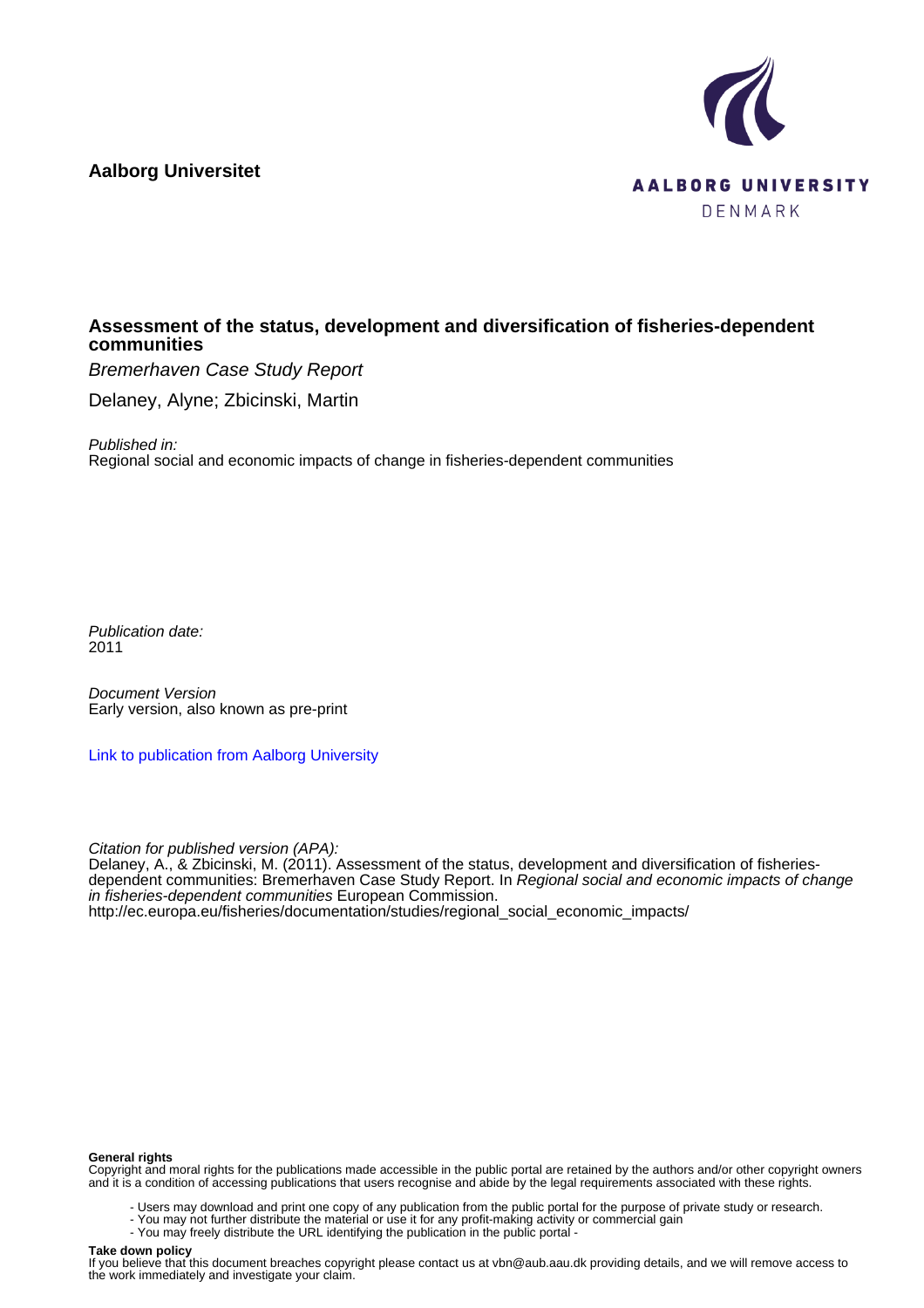# **European Commission**

**Fish / 2006 / 09**

# **Assessment of the status, development and diversification of fisheries-dependent communities**

# **Bremerhaven Case Study Report**



**July 2010**







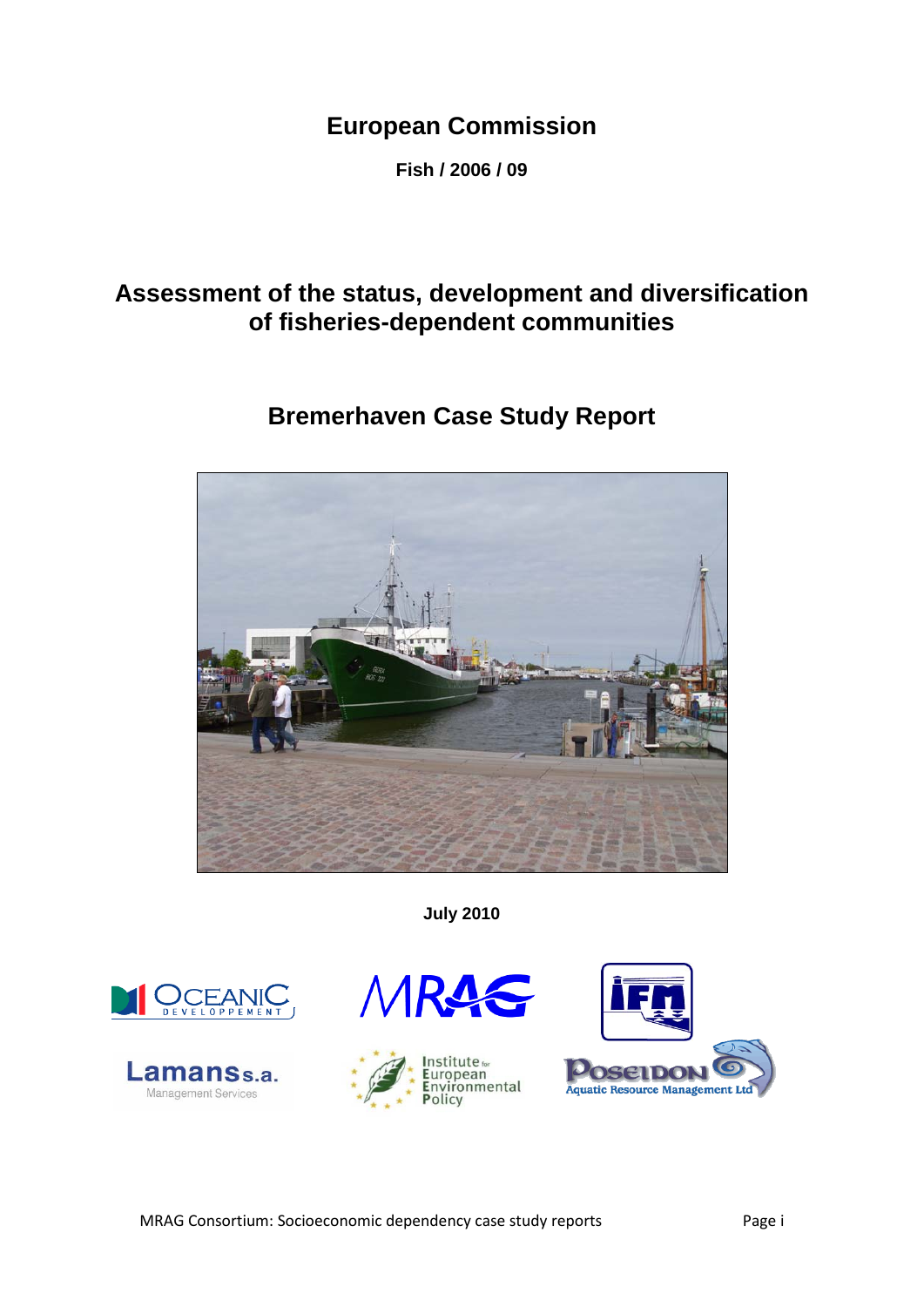#### **Acronyms**

| <b>ACFA</b>     | Advisory Committee on Fisheries and Aquaculture |
|-----------------|-------------------------------------------------|
| <b>EAPO</b>     | European Association of Producer Organisations  |
| <b>ERDF</b>     | European Regional Development Fund              |
| EU              | European Union                                  |
| <b>TEU</b>      | Twenty-foot equivalent units                    |
| km              | Kilometers                                      |
| km <sup>2</sup> | Square kilometre                                |
| <b>MSC</b>      | Marine Stewardship Council                      |

This report has been prepared through a joint collaboration between Alyne Delaney (Innovative Fisheries Management, Aalborg University), and Martin Zbicinski, (Johann Heinrich von Thünen-Institut) with the active support of community stakeholders. The authors acknowledge the important role played by local stakeholders in providing both the quantitative data and the qualitative information presented in this report. This support has been critical in generating primary data not previously available for the Bremerhaven area.

Citation: Delaney, A.E. and Zbicinski, M. (2010). Assessment of the status, development and diversification of fisheries-dependent communities: Bremerhaven Case Study Report.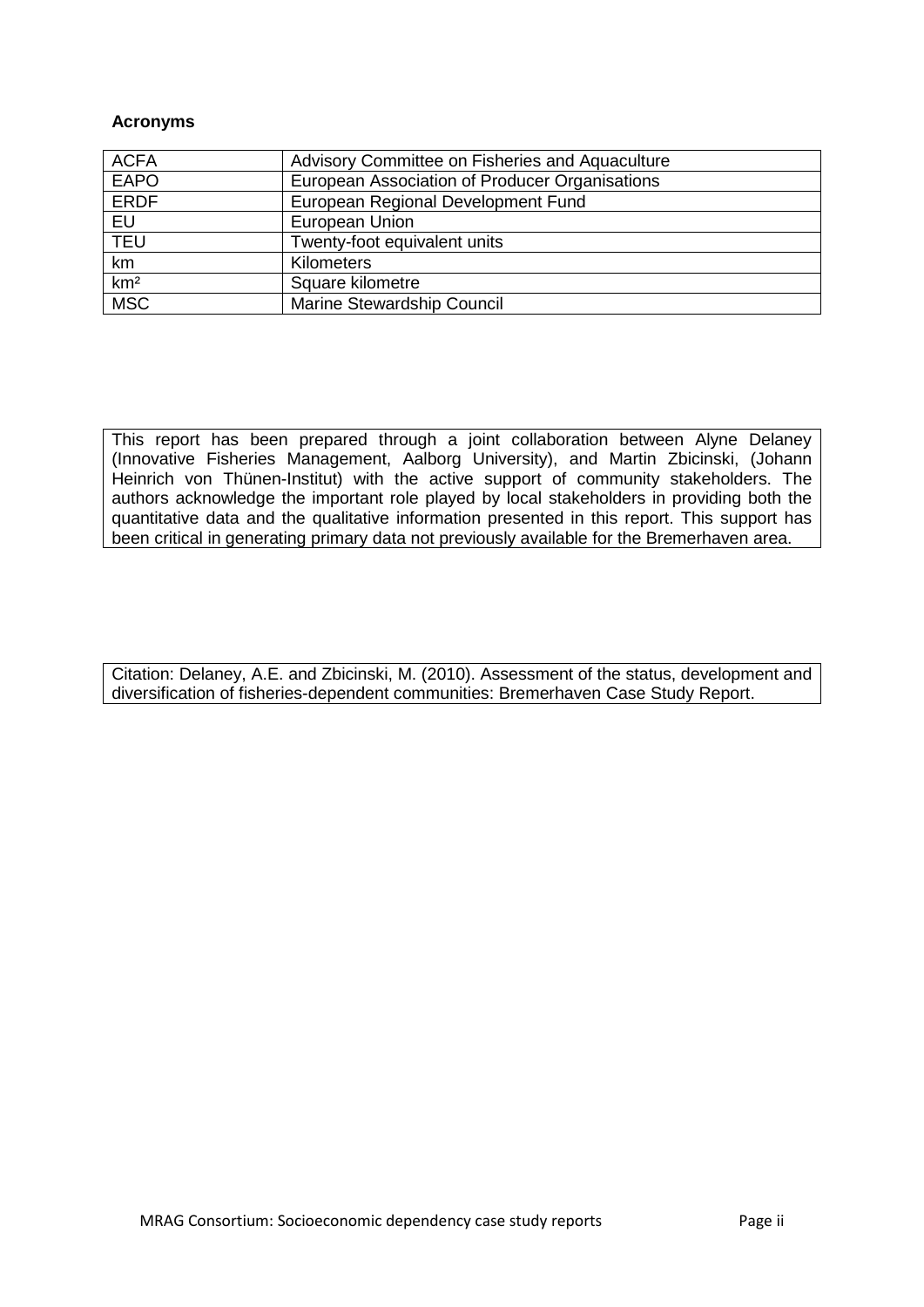# **Table of Contents**

| 1. | Introduction |                                                               | $\mathbf 1$    |
|----|--------------|---------------------------------------------------------------|----------------|
|    | 1.1          | General description                                           | $\mathbf{1}$   |
|    | 1.2          | Location                                                      | $\mathbf{1}$   |
|    | 1.3          | Key geographical characteristics of the community             | 3              |
| 2. |              | <b>Demographic aspects</b>                                    | 3              |
|    | 2.1          | Population and population age structure                       | 3              |
|    | 2.2          | Ethnicity and migration                                       | 4              |
| 3. |              | <b>Economic aspects</b>                                       | 5              |
|    | 3.1          | Importance of economic activities                             | 6              |
|    | 3.2          | Employment and unemployment                                   | $\overline{7}$ |
|    | 3.3          | Infrastructure                                                | 9              |
|    | 3.4          | Local development plans                                       | 11             |
| 4. |              | <b>Fisheries and aquaculture sub-sector</b>                   | 13             |
|    | 4.1          | Details of the local fishing fleets                           | 13             |
|    | 4.2          | Fish stock status                                             | 13             |
|    | 4.3          | Fisheries infrastructure                                      | 14             |
|    | 4.4          | Details of the local catching sub-sector                      | 14             |
|    | 4.5          | Details of the local processing sub-sector                    | 14             |
|    | 4.6          | Details of the local aquaculture sub-sector                   | 16             |
|    | 4.7          | Details of the local ancillary sub-sector                     | 16             |
| 5. | Governance   |                                                               | 16             |
|    | 5.1          | Key local institutions                                        | 16             |
|    | 5.2          | Public intervention                                           | 17             |
| 6. |              | <b>Stakeholder analysis</b>                                   | 19             |
| 7. |              | Qualitative interpretation and analysis                       | 19             |
|    | 7.1          | Key events and drivers of change                              | 19             |
|    | 7.2          | Adaptation                                                    | 21             |
|    | 7.3          | The future                                                    | 22             |
|    | 7.4          | The role of public intervention in the past and in the future | 23             |
|    | 7.5          | Conclusion                                                    | 24             |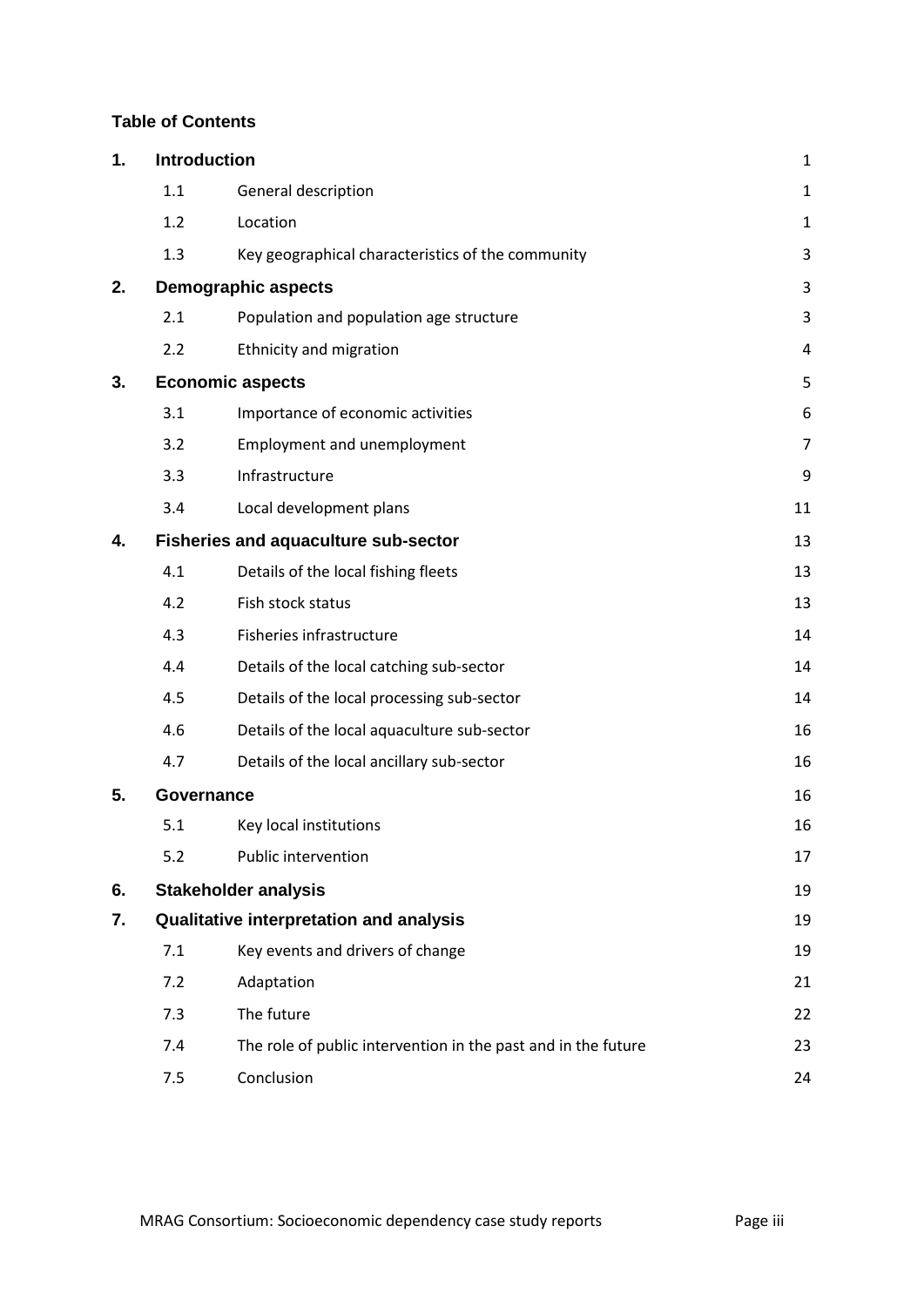# **Table of Tables**

| Table 1. Number and origin of foreigners living in Bremerhaven, 2008                                                          | 5. |
|-------------------------------------------------------------------------------------------------------------------------------|----|
| Table 2. Table of the ERDF programme funding                                                                                  | 12 |
| Table 3. Number of employees and revenues of Bremerhaven's fish processing industry<br>(direct fish processing), 2005 to 2008 | 15 |
| Table 4. Public intervention in Bremerhaven, 2000 to 2006                                                                     | 18 |
| Table 5. Stakeholder details and contacts                                                                                     | 19 |

# **Table of Figures**

| Figure 1. Bremerhaven and the surrounding Federal State of Lower Saxony,<br>Bremerhaven's location in Northern Germany (top right) | 2  |
|------------------------------------------------------------------------------------------------------------------------------------|----|
| Figure 2. Population and age structure of Bremerhaven, 1999 to 2008                                                                | 4  |
| Figure 3. Turnover by different sectors in Bremerhaven, 2000 to 2008                                                               | 7  |
| Figure 4. Employment and unemployment figures in Bremerhaven, 2003 to 2008                                                         | 8  |
| Figure 5. Breakdown of full-time employment in Bremerhaven by sectors, 2003 to 2008                                                | 9  |
| Figure 6. Number of enterprises (registered in the commercial register) and their economic<br>sectors in Bremerhaven               | 10 |
| Figure 7. Number of small enterprises (registered in the commercial register) and their<br>economic sectors in Bremerhaven         | 11 |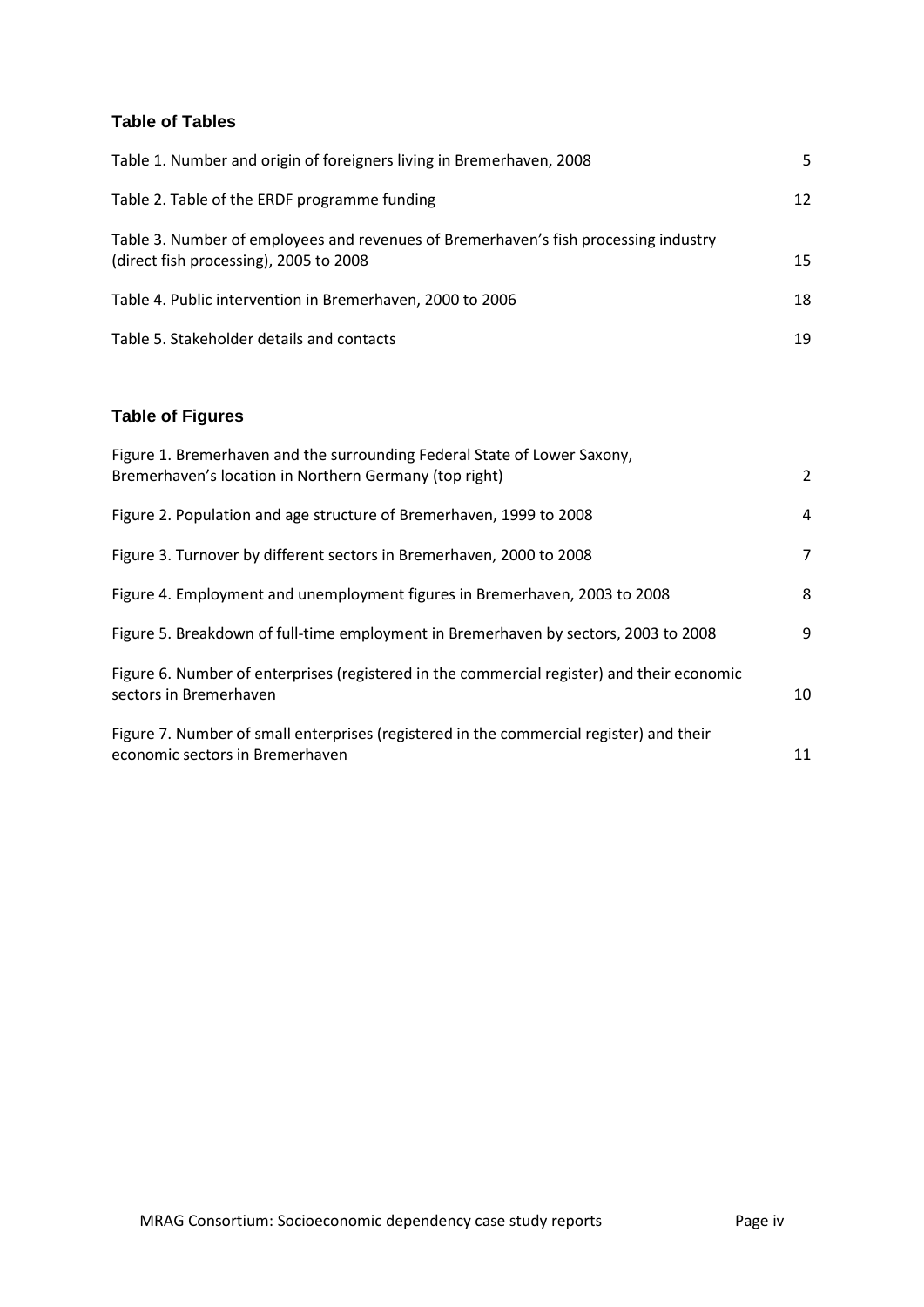# <span id="page-5-0"></span>**1. Introduction**

#### <span id="page-5-1"></span>**1.1 General description**

Bremerhaven was selected for the detailed case study in a project on socioeconomic dependency of fisheries in maritime communities because it is home to one of the largest concentrations of fish processing in the European Union. Bremerhaven has kept its processing sector despite a nearly completely vanished fishery fleet and declining landing volume of fresh fish in Bremerhaven's port during recent years. The fish-processing sector has sustained its strong competitiveness, as it depends very little on local landings. After some years of decline, the fish-processing sector made a turnaround in 2008, employing more people and increasing its volume of sales remarkably<sup>[1](#page-5-3)</sup>.

The modern fish and food processing facilities are located at the Fischereihafen (Fishing port), which is a separated industrial area south of the overseas harbour. The overseas harbour contains one of Europe's largest container-terminals, as well as a car-terminal, a fruit-terminal, a cargo-terminal, dockyards and a passenger cruise-terminal. Bremerhaven's port complex is Germany's second largest harbour, after Hamburg. The development of the city is closely connected with the port which drives the economy and was therefore hit hard by the recent global economic downturn.

# <span id="page-5-2"></span>**1.2 Location**

The study area of Bremerhaven (NUTS-Code DE502; GPS coordinates: 53° 33' N, 8° 35' O) lies at the mouth of the Weser River exactly 3[2](#page-5-4) nautical miles away from the North Sea<sup>2</sup>. With a total area of 93.82 km<sup>2</sup> (in 2010 Bremerhaven officially received additional 14.95 km<sup>2</sup> of the Luneplate area from Lower Saxony) it was originally founded as an ocean port (North Sea harbour) for the city of Bremen. Together with the city of Bremen it forms (known as the "Free Hanseatic City of Bremen") the state of Bremen.

Due to its location on the coast, 50 kilometres north of Bremen, Bremerhaven forms an enclave in the federal state of Lower Saxony. Although there is still some administrative dependency from Bremen, Bremerhaven has its own mayor, a township administration in the form of a magistrate and a city council assembly which is responsible for council related decisions.

<span id="page-5-3"></span> <sup>1</sup> Statistisches Landesamt Bremerhaven, Statistisches Jahrbuch [\(http://www.statistik.bremen.de/sixcms/media.php/13/Jahrb09\\_ohne%20Schutz.5841.pdf\)](http://www.statistik.bremen.de/sixcms/media.php/13/Jahrb09_ohne%20Schutz.5841.pdf), S. 89-90

<span id="page-5-4"></span><sup>2</sup> Bremenports, General information, http://www.bremenports.de/891\_2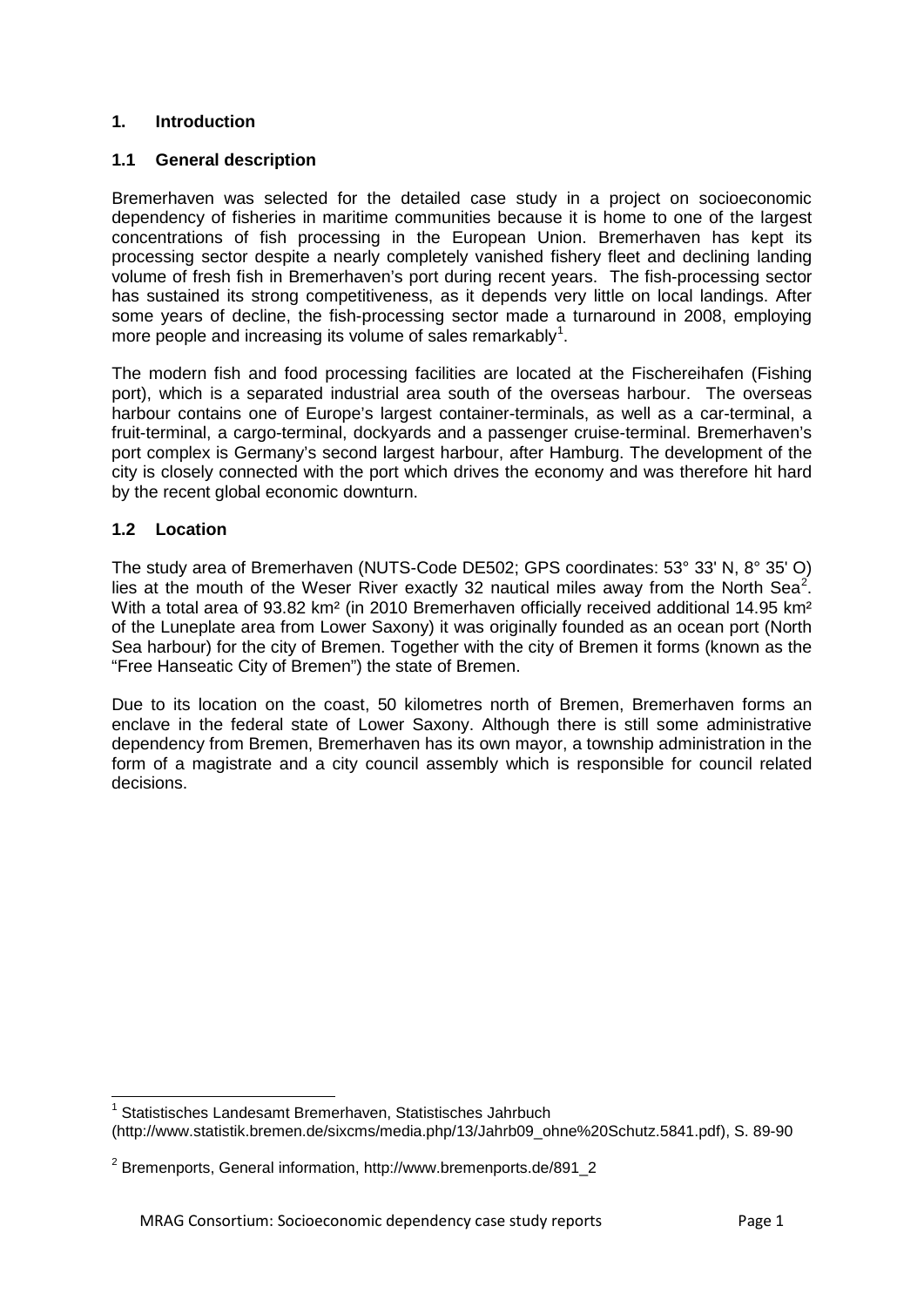<span id="page-6-0"></span>**Figure 1. Bremerhaven and the surrounding Federal State of Lower Saxony, Bremerhaven's location in Northern Germany (top right) [3](#page-6-1)**

<span id="page-6-1"></span>

 <sup>3</sup> Institut für Ländliche Räume, Wald und Fischerei (Johann Heinrich von Thünen-Institut)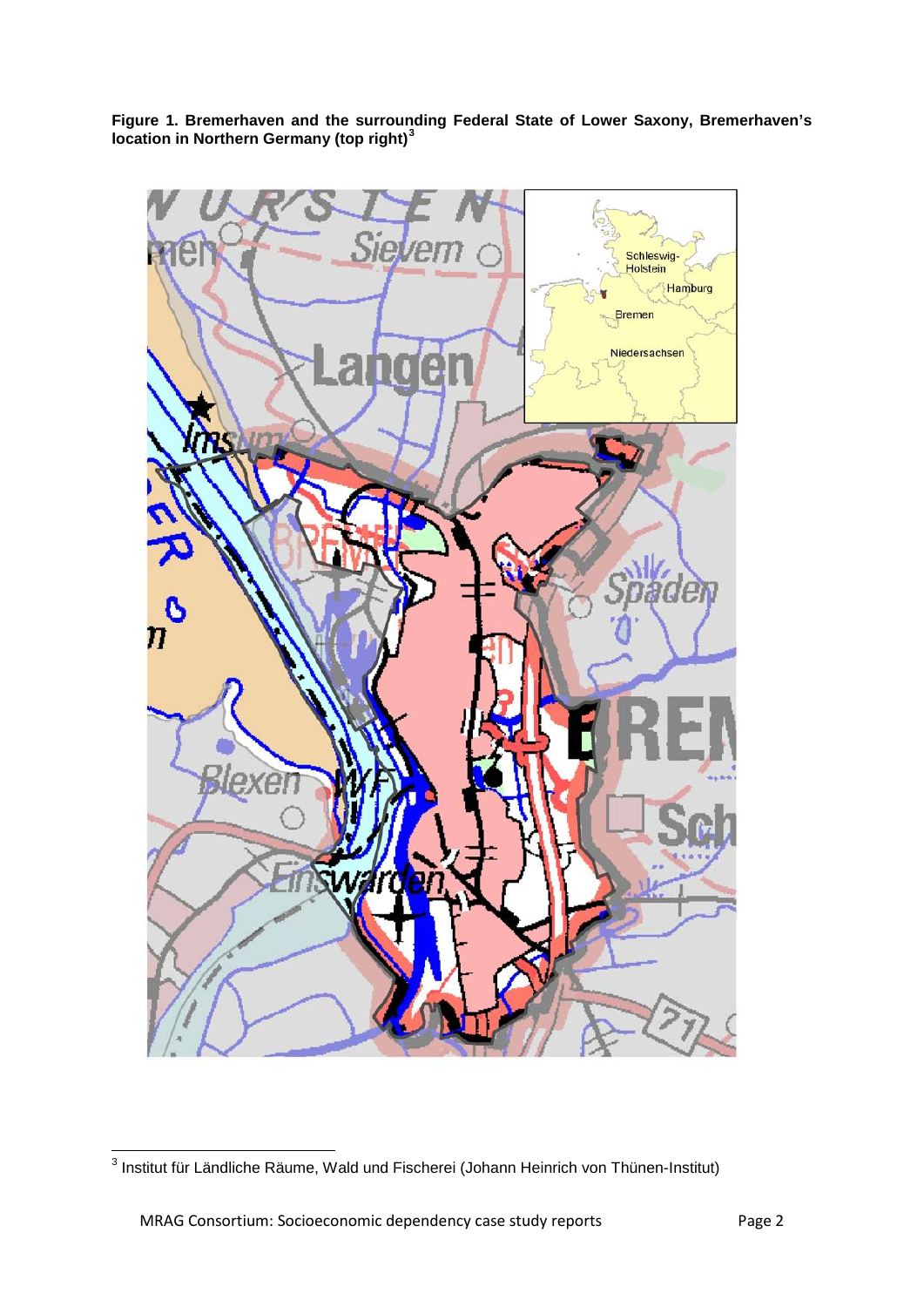# <span id="page-7-0"></span>**1.3 Key geographical characteristics of the community**

The port is divided into an overseas harbour (*Überseehafen*) which is managed by the Bremenports GmbH & Co KG and an industrial area of the port called fishery port (*Fischereihafen*). Except for two berths along the river Weser (Container- Passanger- and a part of the Fruit-Terminal), the port is protected by locks. The fishery port is also home to numerous fish processing (e.g. Deutsche See, Frozen Fish International, Frosta AG, headquarters of Nordsee GmbH) and food processing companies, a fish market, a fresh fish auction, a growing wind energy production centre and various other industrial and service corporations and the newly developed maritime centre "*Schaufenster Fischereihafen*". Due to its geographical situation, Bremerhaven is well connected to the highway A27, running north-south and east connecting the city to Bremen and Cuxhaven. However, the road connection to Hamburg suffers a few difficulties. As the *Bundesstraße* 71 and secondary roads carry most of the heavy lorry traffic to Hamburg, solutions are discussed to improve this important route. In addition to waterways and roads, Bremerhaven has rail connections. Although the central rail station lost its last long-distance train connection in 2001, it has regional connection to Bremen, Cuxhaven, Osnabrück and Hamburg. Furthermore, the rail carries heavy load of freight traffic, mostly new cars, containers and food.

Bremerhaven's maritime climate is mild but predominantly humid and rainy. The mean annual temperature is about 9.4°C; in winter the temperature averages 1.8°C, in summer 17.4°C.

The rivers Weser, Geeste, Rohr, Lune and Aue flow through or by the city of Bremerhaven.

The town of Bremerhaven was founded in 1827, although there were already settlements, such as Lehe, as early as the  $12<sup>th</sup>$  century. Bremerhaven was formerly known as one the most important harbours of emigration in Europe to the New World. As a key base of the German Navy, most of the city was destroyed in World War II. After being a post-war enclave of the United States within the British zone of northern Germany, the city became part of the Federal State of Bremen in 19[4](#page-7-3)7 and received its name Bremerhaven<sup>4</sup>. Today, Bremerhaven is therefore part of the city-state of Bremen, practically being a state of two cities, while also a city in its own right. This is complicated to the extent that the city of Bremen has owned the "overseas port" within Bremerhaven since 1927. In the 1970s the import and export of car, fruit and containers increased enormously. Due to the global shipbuilding crisis in the 1980s many shipyards and docks closes down. Nevertheless, there was a positive development in the fish processing industry which sustained its position till now.

# <span id="page-7-1"></span>**2. Demographic aspects**

# <span id="page-7-2"></span>**2.1 Population and population age structure**

Bremerhaven is a community of 114,177 inhabitants  $(2010)^5$  $(2010)^5$ . Since 1968 when Bremerhaven's population of 148,931 inhabitants reached its peak, there has been a gradual decline in population.<sup>[6](#page-7-5)</sup>

<span id="page-7-3"></span> <sup>4</sup> Elmshäuser, K. (2007), Die Geschichte Bremens, C.H. Beck oHG, München 2007, pp. 103-104

<span id="page-7-4"></span><sup>5</sup> Der Magistrat der Stadt Bremerhaven (2010): Statistischer Kurzbericht Mai 2010 (2010), p. 2

<span id="page-7-5"></span><sup>6</sup> Der Magistrat (2008): Bericht 2008 über die Verwaltung und den Stand der Stadtangelegenheiten, p. 1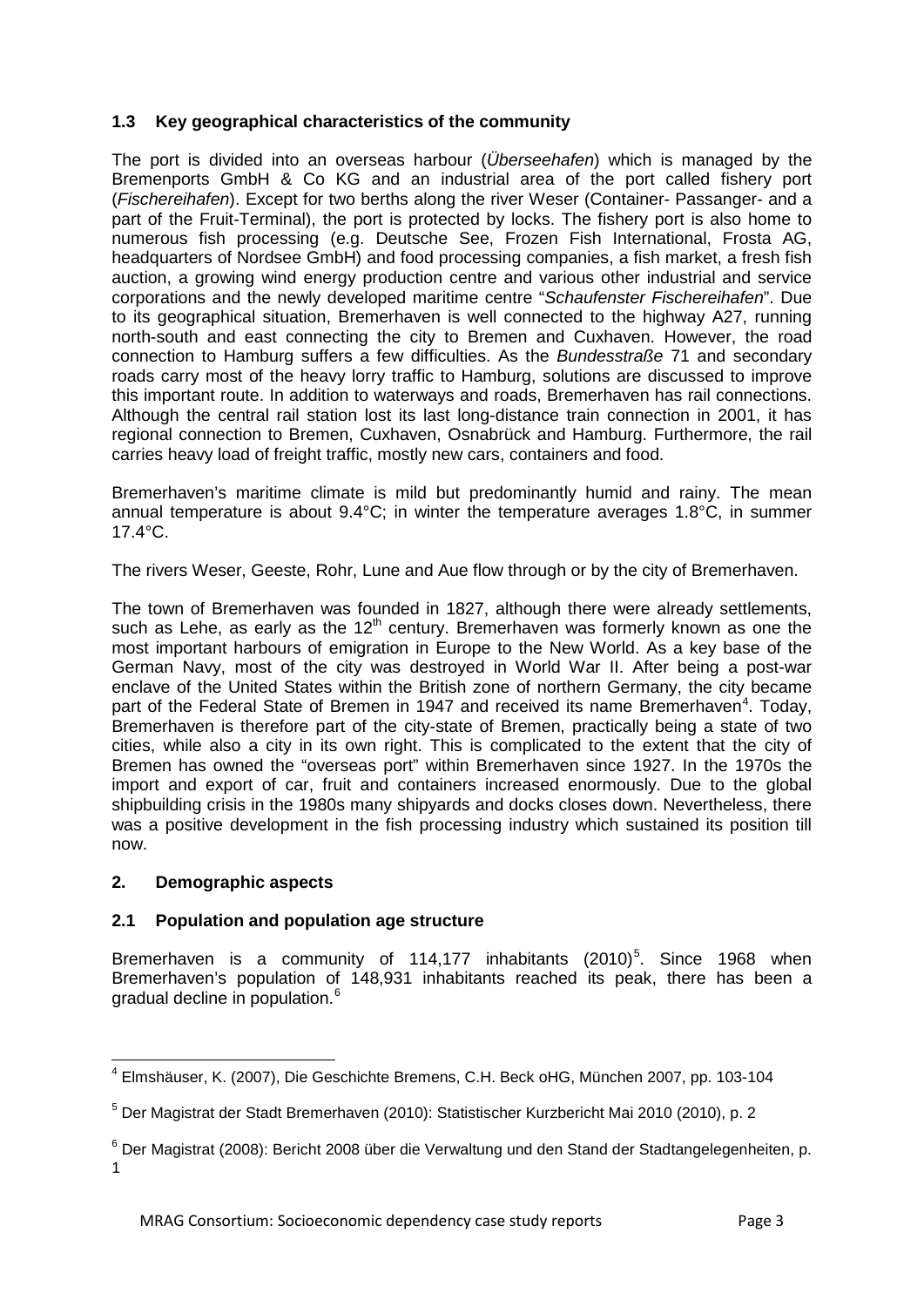

#### <span id="page-8-1"></span>**Figure 2: Population and age structure of Bremerhaven, 1999 to 2008**

The present depopulation is to some extent due to the relation between birth (lower) and death rates (higher), e.g. in 2008 alone 1496 people died while only 976 were born. The population structure development shows an ageing population which mirrors the national picture. Bremerhaven's Chamber of Trade and Commerce projects a further population decline and assumes a population of 104,959 in 2020.<sup>[7](#page-8-2)</sup>

# <span id="page-8-0"></span>**2.2 Ethnicity and migration**

Another very important factor which affects population development is migration. In particular, the movement of inhabitants into the border regions of Lower Saxony (at the border to Bremerhaven) means a population decline for Bremerhaven, but a stable or rather growing population in the region surrounding the city. Local representatives stated that the metropol region Bremen/Oldenburg which consists of Bremen, Bremerhaven and parts of the Federal state of Lower Saxony has seen an increase in population. Because of its close distance to the border of Lower Saxony, many people who work in Bremerhaven live just outside the city's border. Thus the population decline in Bremerhaven should be put into proper perspective.

In 2008 about 10,795 inhabitants of the city were foreign-born and accounted for 9.44% of the population, a statistic which is higher than the national average.<sup>[8](#page-8-3)</sup> Most foreigners have Turkish origins. The second largest group of foreigners in Bremerhaven comes from Portugal, which is unusual in the rest of Germany. A local representative from the fish

<span id="page-8-2"></span> <sup>7</sup> Industrie- und Handelskammer Bremerhaven (2009): Statistischer Jahresbericht 2009, p. 5

<span id="page-8-3"></span><sup>8</sup> Der Magistrat der Stadt Bremerhaven (2009): Bericht 2009 über die Verwaltung und den Stand der Stadtangelegenheiten, p. 19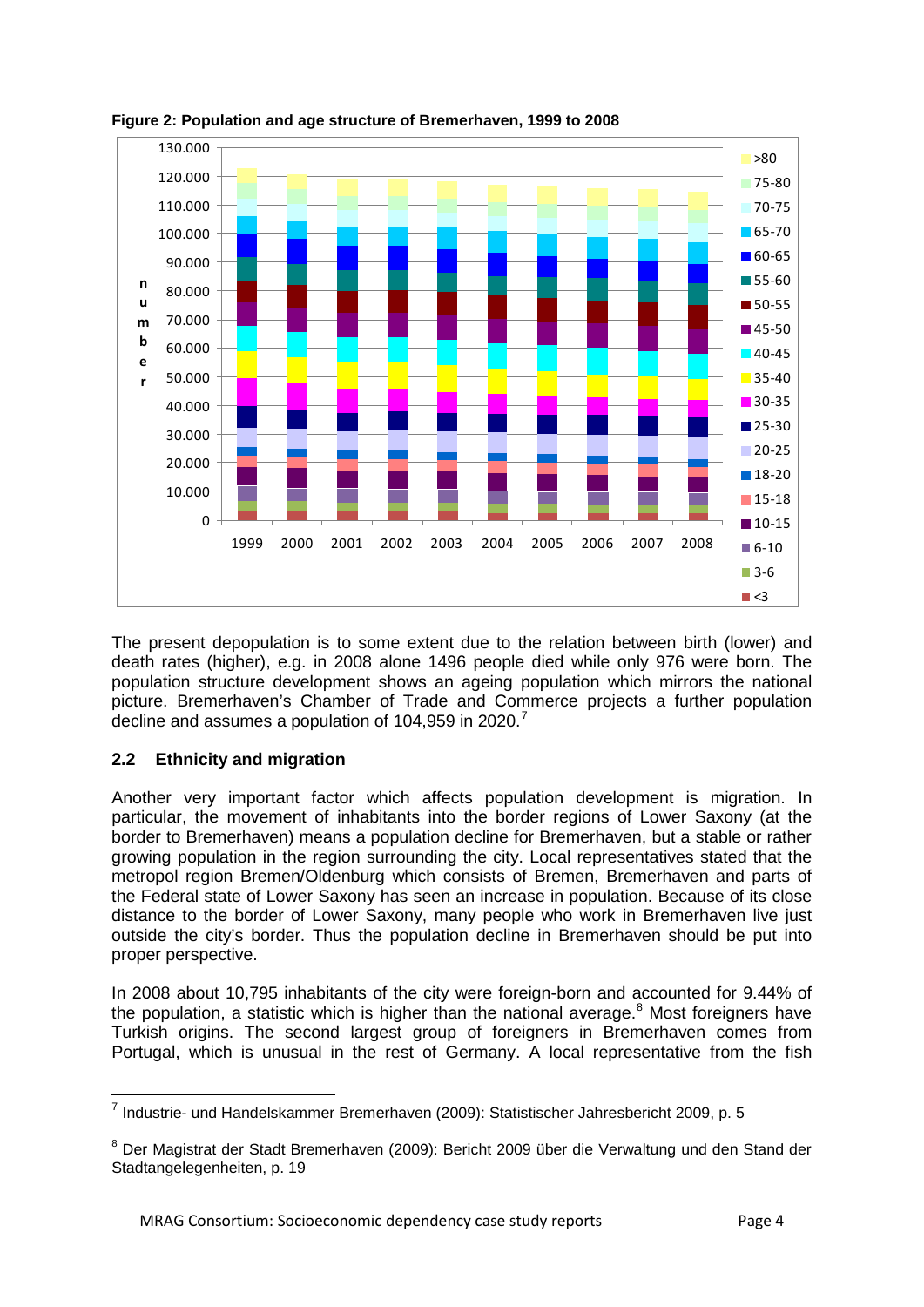industry stated that most foreign employees in the processing sector are Portuguese and Polish nationals.

| Staatsangehörigkeit       | männlich | weiblich | insgesamt |
|---------------------------|----------|----------|-----------|
|                           |          |          |           |
| Türkei                    | 2 0 0 5  | 1854     | 3859      |
| Portugal                  | 691      | 596      | 1 2 8 7   |
| Serbien und Montenegro    | 403      | 410      | 813       |
| Polen                     | 242      | 405      | 647       |
| Russische Förderation     | 167      | 233      | 400       |
| Bosnien und Herzegowina   | 116      | 114      | 230       |
| <b>Thailand</b>           | 33       | 196      | 229       |
| Vereinigte Staaten        | 133      | 67       | 200       |
| <b>Italien</b>            | 106      | 57       | 163       |
| Spanien                   | 68       | 87       | 155       |
| Niederlande               | 82       | 50       | 132       |
| Griechenland              | 87       | 42       | 129       |
| Kasachstan                | 54       | 67       | 121       |
| China einschl. Tibet      | 62       | 59       | 121       |
| <b>Bulgarien</b>          | 87       | 32       | 119       |
| Österreich                | 67       | 49       | 116       |
| <b>Kroatien</b>           | 59       | 54       | 113       |
| Ungarn                    | 90       | 18       | 108       |
| <b>Ukraine</b>            | 39       | 64       | 103       |
| Syrien, Arabische Repubik | 57       | 46       | 103       |
| staatenlos                | 25       | 12       | 37        |
| sonstige und ungeklärt    | 876      | 771      | 1 647     |
| insgesamt                 | 5 5 4 9  | 5 2 8 3  | 10832     |

<span id="page-9-1"></span>

| Table 1. Number and origin of foreigners living in Bremerhaven, 2008 |  |  |
|----------------------------------------------------------------------|--|--|
|----------------------------------------------------------------------|--|--|

#### <span id="page-9-0"></span>**3. Economic aspects**

Since its constitution, Bremerhaven's economy has always been linked to its port activities. The city's port is the sixteenth-largest container port in the world and the fourth-largest in Europe with 5.5 million twenty-foot equivalent units (TEU) of cargo handled in 2008. However, trade and exports depend heavily on external factors, most notably on the global economy. With the economic downturn, the port authority recorded a 20 % decrease (to 4.4 million TEU) in container handling in 2009 compared to the previous year. Car exports in particular fell sharply by 40.8 % comparable to the level of 2006.<sup>[9](#page-9-2) [10](#page-9-3)</sup> Due to the German government's economic stimulus package and the slowly recovering global economy, experts predict a significant positive turnaround for the port 2010.

<span id="page-9-2"></span> <sup>9</sup> Industrie- und Handelskammer Bremerhaven (2009): Jahresbericht 2009, pp. 5; 19

<span id="page-9-3"></span><sup>&</sup>lt;sup>10</sup> Industrie- und Handelskammer Bremerhaven (2009): Statistischer Jahresbericht 2009, p. 17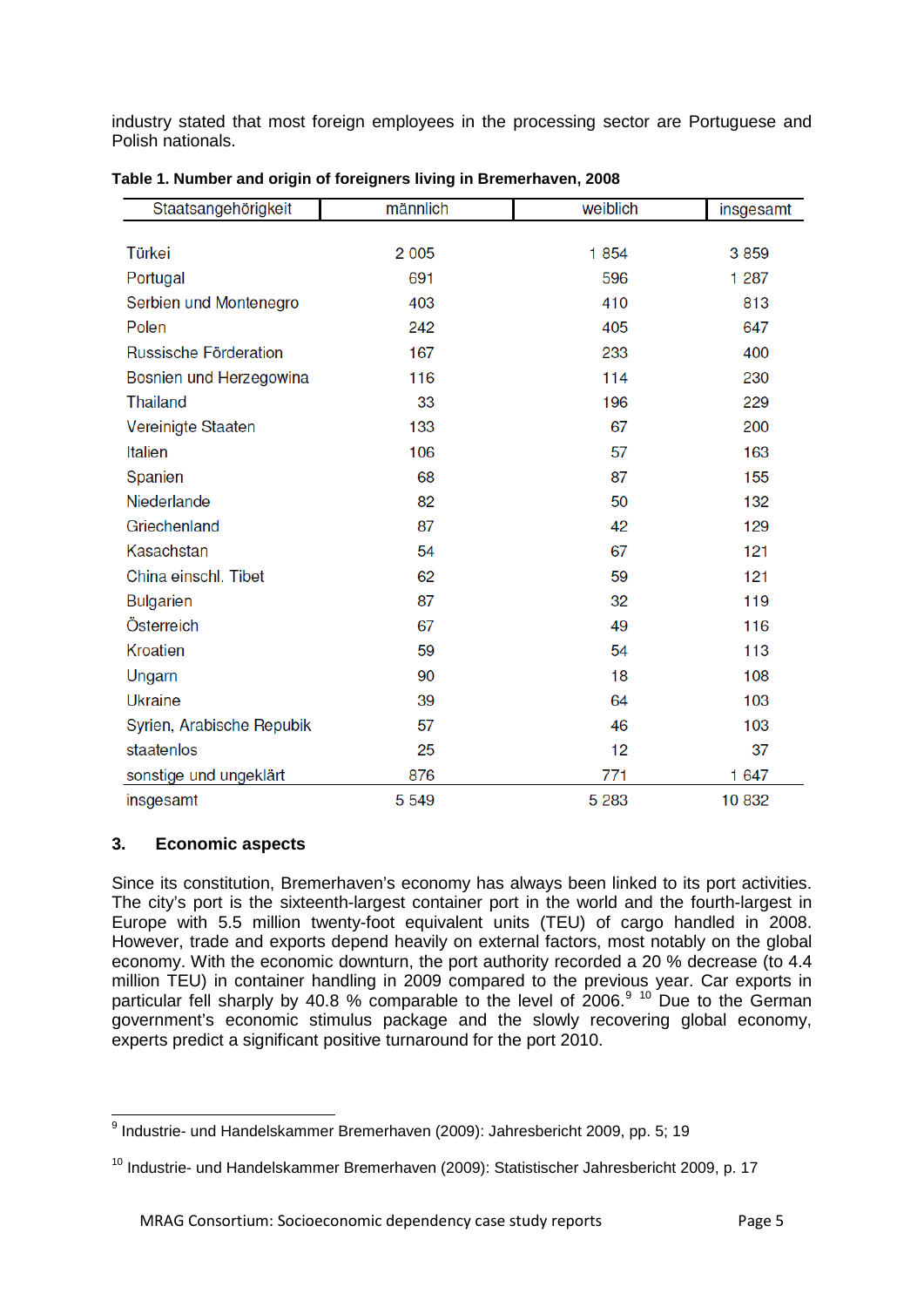Bremerhaven's maritime activities, especially logistics and transport, are backed by cooperation with education and science institutions related to this industry. Human capital and know-how are of high importance to the city's future.

Bremerhaven, also called "fish-town" is home to Germany's largest concentration of fish and food processing with European-wide importance. A large number of employees work in this sector which has almost no dependence on locally landed fish. Easy transport connections make it possible to import raw material, mostly frozen fish by containers but also import fresh fish by plane. The traditional fish-processing sector diversified in recent years, especially producing and processing frozen food.

# <span id="page-10-0"></span>**3.1 Importance of economic activities**

Bremerhaven's economic output rose, with different growing rates, from 2.839 Billion Euros in 2000 to 3.404 Billion Euros in 2008. The broad breakdown of the economic sectors illustrates the importance of the harbour and other activities related to it. Although there is no information available on Bremerhaven's economic dependency to its port, the three largest sectors (especially: private services, corporate services and trade/transport) are directly related to maritime logistic activities and trading businesses. This suggests that the port is of key importance and will certainly keep that position in the future. To strengthen its advantageous position on maritime-related sectors Bremerhaven invests in education and science. The University of Bremerhaven and the Alfred Wegener Institute for Polar and Marine Research cooperate closely with the local industry in order to maintain its position as a centre for logistics and food processing.

In recent years, tourism has become more important for Bremerhaven. With the construction of the climate house and the maritime centre *Schaufenster Fischereihafen*, the city now offers its visitors more highlights and sees great potential in day-trip tourism.

Being famous for its long fishery tradition, Bremerhaven today is one of the largest fish processing centres in Europe. Large companies, e.g. Frozen Fish International, the freezingfood producer Frosta AG, the fish processor Deutsche See and the headquarters of Nordsee are located in the Fishery Port. Various other small and middle size companies, which engage in fish processing or in the production of sea viands, settled in this area and extend the fish food competence to cover innovative fields within the market.<sup>[11](#page-10-1)</sup>

<span id="page-10-1"></span><sup>&</sup>lt;sup>11</sup> Bremerhavener Gesellschaft für Innovationsförderung und Stadtentwicklung mbH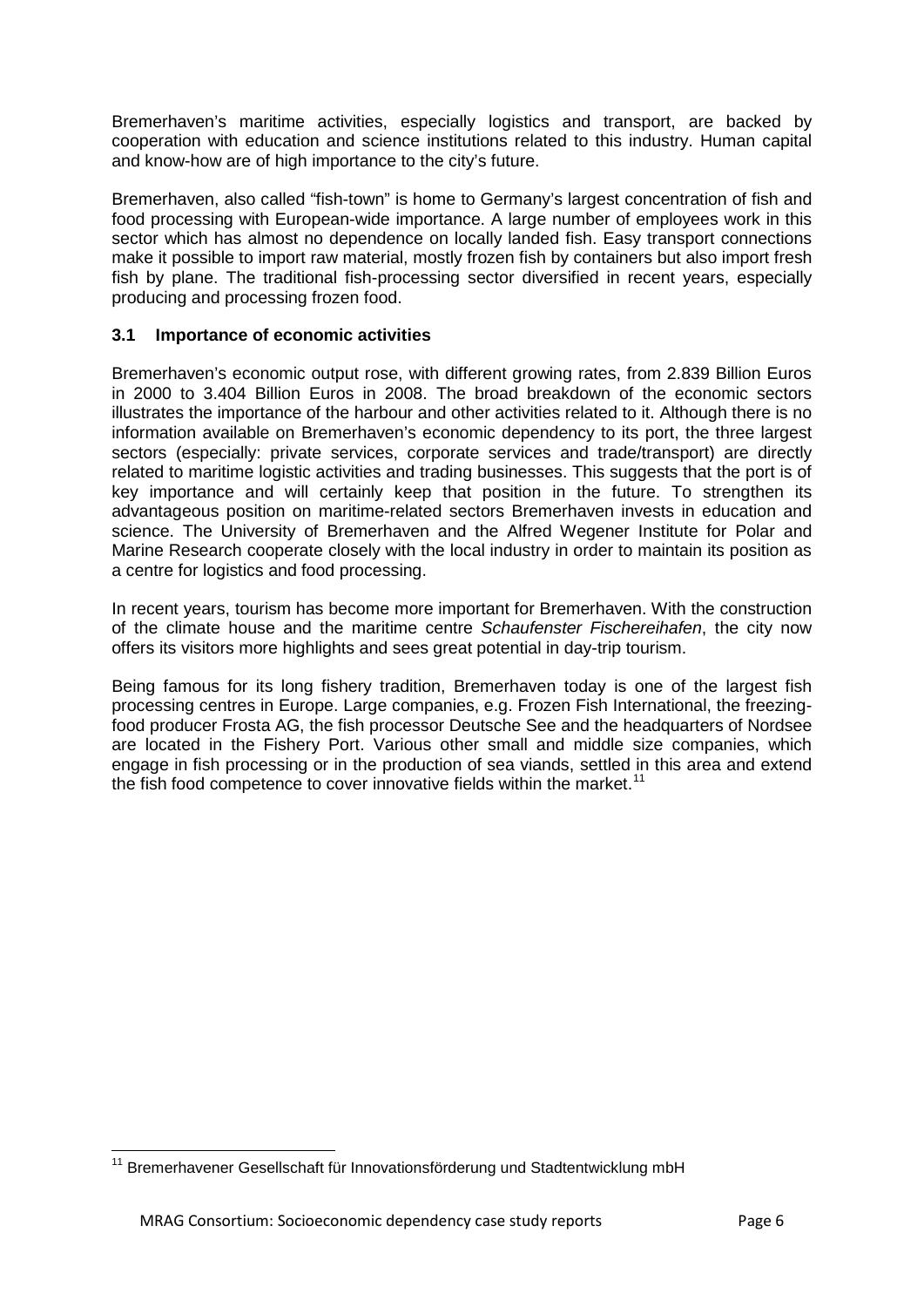

<span id="page-11-1"></span>**Figure 3. Turnover by different sectors in Bremerhaven, 2000 to 2008**

Bremerhaven's industrial area, the Fishery Port, is home to various fish and food processing companies, other manufacturing corporations and a growing basis for wind energy technology production. In the heart of the Fishery Port, an old fish packing hall was replaced by a maritime centre ("*Schaufenster Fischereihafen*") housing an aquarium and museum, many restaurants, cafés, bistros, bars and shops. This project was co-financed by the European Union and has proven to be very successful in attracting people, and is therefore considered exemplary for sustainable investment. The European Union values the positive effects of project "Schaufenster Fishery Port" and asked Ms Riechers-Kuhlmann (the director of the Fischereihafen-Betriebsgesellschaft mbH) on numerous occasions to present the projects outcome as exemplary for a sustainable investment.

During recent years Bremerhaven became home to corporations producing wind energy technology. Producers like Repower, WeserWind and Multibird form the largest industrial area for wind power station production at the North Sea. This concentration may potentially have very positive effects on Bremerhaven (employment, image and renewable energy), since the green technology sector is very likely to increase in the future.

#### <span id="page-11-0"></span>**3.2 Employment and unemployment**

From 2003 to 2008 the number of full time employees increased from 43,090 to 45,924. During the same period, the unemployment rate rose from 18 % in 2003 to 23.7 % in 2005 and finally declined to 16.7 % in 2008.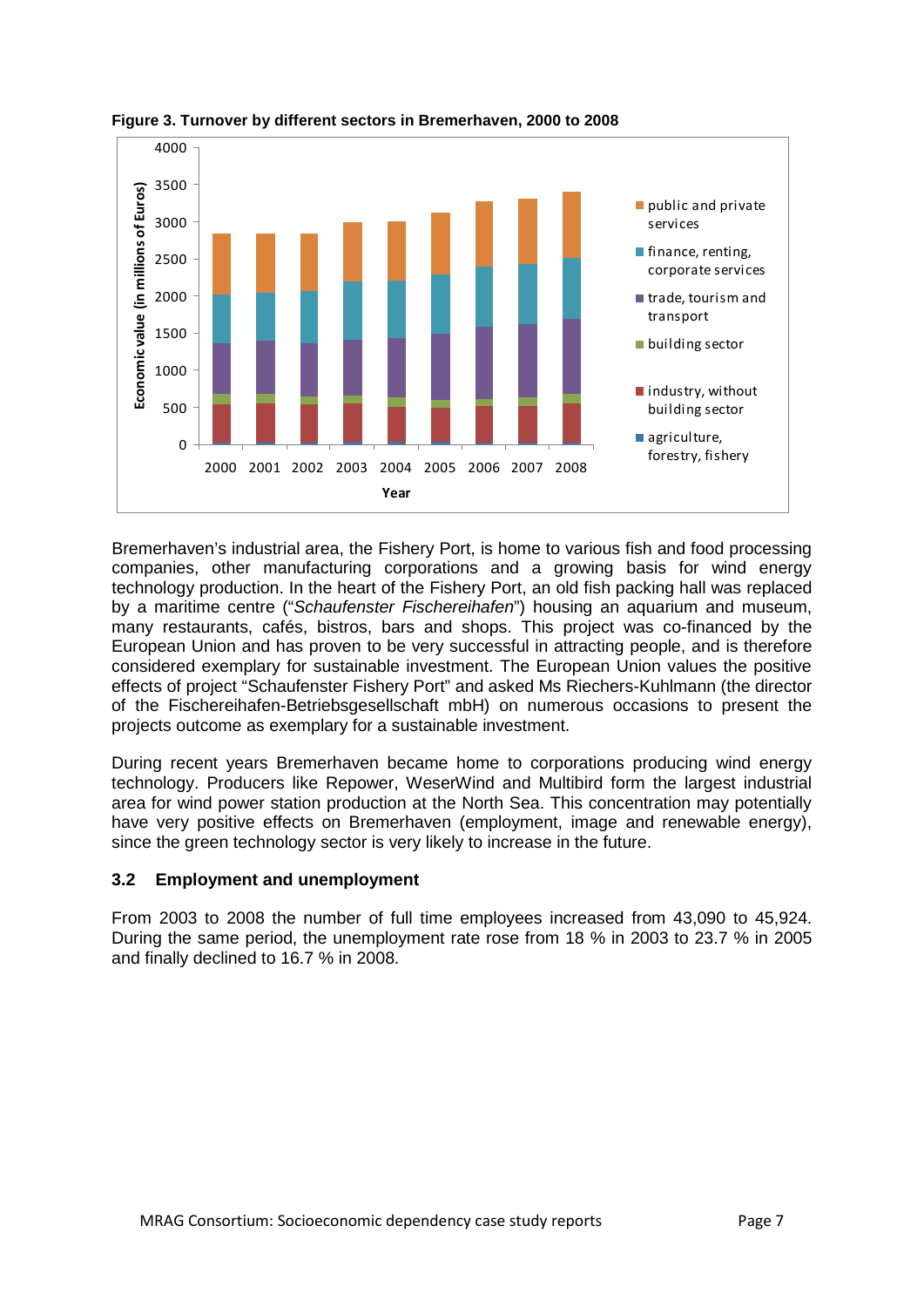

<span id="page-12-0"></span>

According to present data, at the beginning of 2010 46,707 people were full time employed in Bremerhaven. The current unemployment percentage form July 2010 is 16.9 %. The statistics also show that unemployment amongst foreigners is much higher than for Germans. In 2009 27.9 % foreigners living in Bremerhaven were out of work.[12](#page-12-1)

Figure 6 shows the breakdown of full-time employment by the main economic sectors. Most workers are employed in the manufacturing sector, followed by the sector of other services and sector of traffic, transport and communication; the traffic and transport sector shows the highest increase over the years. The reason for this development can be found in the growth of the port and all the logistic operations related with it. It is estimated that over 25 % of Bremerhaven's workforce is directly related to the maritime economy. If indirect labour, like suppliers, producers, logistics are added, the number of employees rises considerably.

The importance of the fish and food industry is not immediately apparent, as Bremerhaven no longer has a large fishing fleet. But as the centre of fish and food processing in Germany and one of the largest centres of fish processing and frozen food in Europe, no less than 2,175 workers were directly employed in the fish-processing sector in 2008. Together with fish related activities like logistics, manufacturing, auction, market and retail, over 4,000 employees are directly employed in the fish industry, which therefore accounts for 8-9 % of Bremerhaven's workforce.<sup>[13](#page-12-2)</sup> Employment in this sector increased compared to the previous year and according to local representatives, the industry has some difficulties in finding qualified labour, especially for fish food science, quality improvement and food innovations. The overall opinion of the focus group participants about the situation of the fish-processing sector was positive. The company representatives projected a prosperous future for Bremerhaven's fish processing industry, emphasising the strong cooperation with biotechnology and food technology corporations as well as with the university, which

<span id="page-12-1"></span><sup>&</sup>lt;sup>12</sup> Statistisches Landesamt Bremen (2010): Statistischer Bericht: Bevölkerung, Haushalte und Erwerbstätige (Ergebnisse des Mikrozensus), AI5 7 AVI2 4 j

<span id="page-12-2"></span><sup>&</sup>lt;sup>13</sup> Bremerhavener Gesellschaft für Investitionsförderung und Stadtentwicklung mbH, [http://www.bis](http://www.bis-bremerhaven.de/sixcms/list.php?page=en_start)[bremerhaven.de/sixcms/list.php?page=en\\_start](http://www.bis-bremerhaven.de/sixcms/list.php?page=en_start)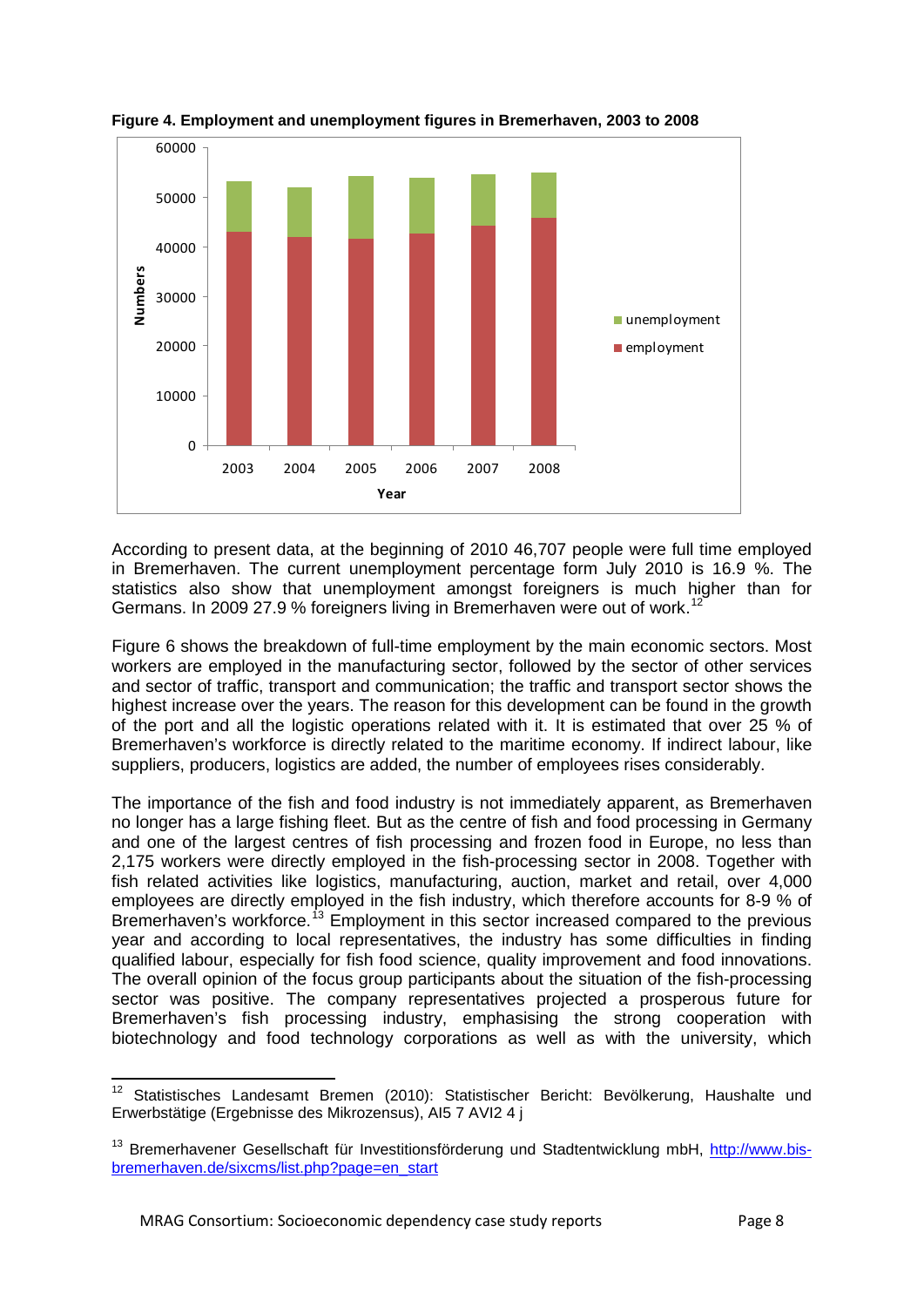promises many innovations in this regard. All together, the concentration of know-how and industry in one area and the long tradition and gradual increase of competence in fish processing and refinement, further strengthens the city's fish sector and makes it very competitive for the future. But there are also segments of the fishing industry which have experienced a decline. The fishery fleet nearly vanished in Bremerhaven, and with it the local landing volume of fresh fish. Also the fresh fish auction experiences a gradual decline due to the high competition from European countries with larger fleets, such as Norway.



<span id="page-13-1"></span>**Figure 5. Breakdown of full-time employment in Bremerhaven by sectors, 2003 to 2008**

#### <span id="page-13-0"></span>**3.3 Infrastructure**

Bremerhaven is located at the mouth of the river Weser on its eastern bank. Nevertheless, the city is well connected to the highway network since the 1970s. The A27 runs north-south, east of the city, connecting Bremerhaven to Bremen and Cuxhaven. The road connection to Hamburg can be made via a Federal highway and secondary roads. Given Bremerhaven's easy connection to the highway, transport time by car to the city is approximately:

- 33 min from Cuxhaven (44 km)
- 50 min from Bremerhaven (about 60 km)
- 1h 5 min from Oldenburg (75 km)
- 1 h 50 min from Hamburg (about 180 km)

The closest airport is the regional airport Bremerhaven in Luneort, a district of Bremerhaven just 7.6 km from the city centre. However, although the airport is close and convenient, it only serves small aircraft and has only two regular connections to the islands of Sylt and Helgoland.

The closest international airport is the city airport Bremen, located at the highway A 27 outside the city Bremen. From Bremerhaven it is a journey of 45 minutes (66 km) by car.

Looking at Bremerhaven's business sector, in 2010 there are 2,153 enterprises registered at the Chamber of Commerce. On the surface, given this number is nearly equal to the number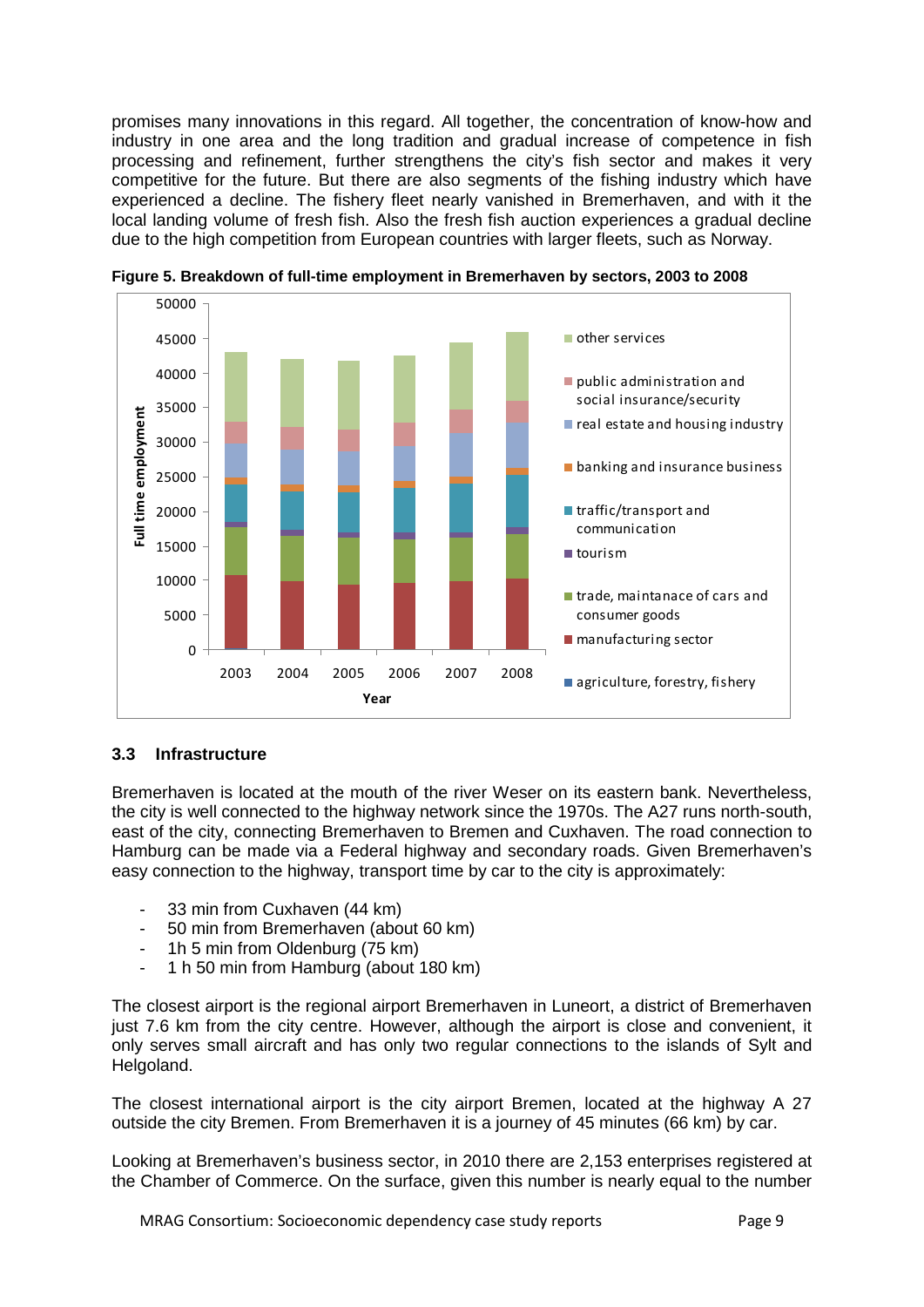of businesses registered in 2006, it would appear that Bremerhaven's business and economy is relatively stable. There were fluctuations, however in the intervening years; there were a number of closures in 2008 due to the economic slump. However, this process reversed soon after.



<span id="page-14-0"></span>

Compared to larger businesses, smaller enterprises were more resilient in the face of the global economic downturn in 2008. Small business entrepreneurship continues to be strong with new businesses continuing to be founded today.

<span id="page-14-1"></span> <sup>14</sup> Handelskammer Bremen, Industrie- und Handelskammer Bremerhaven (2010): Statistischer Jahresbericht 2009, p. 23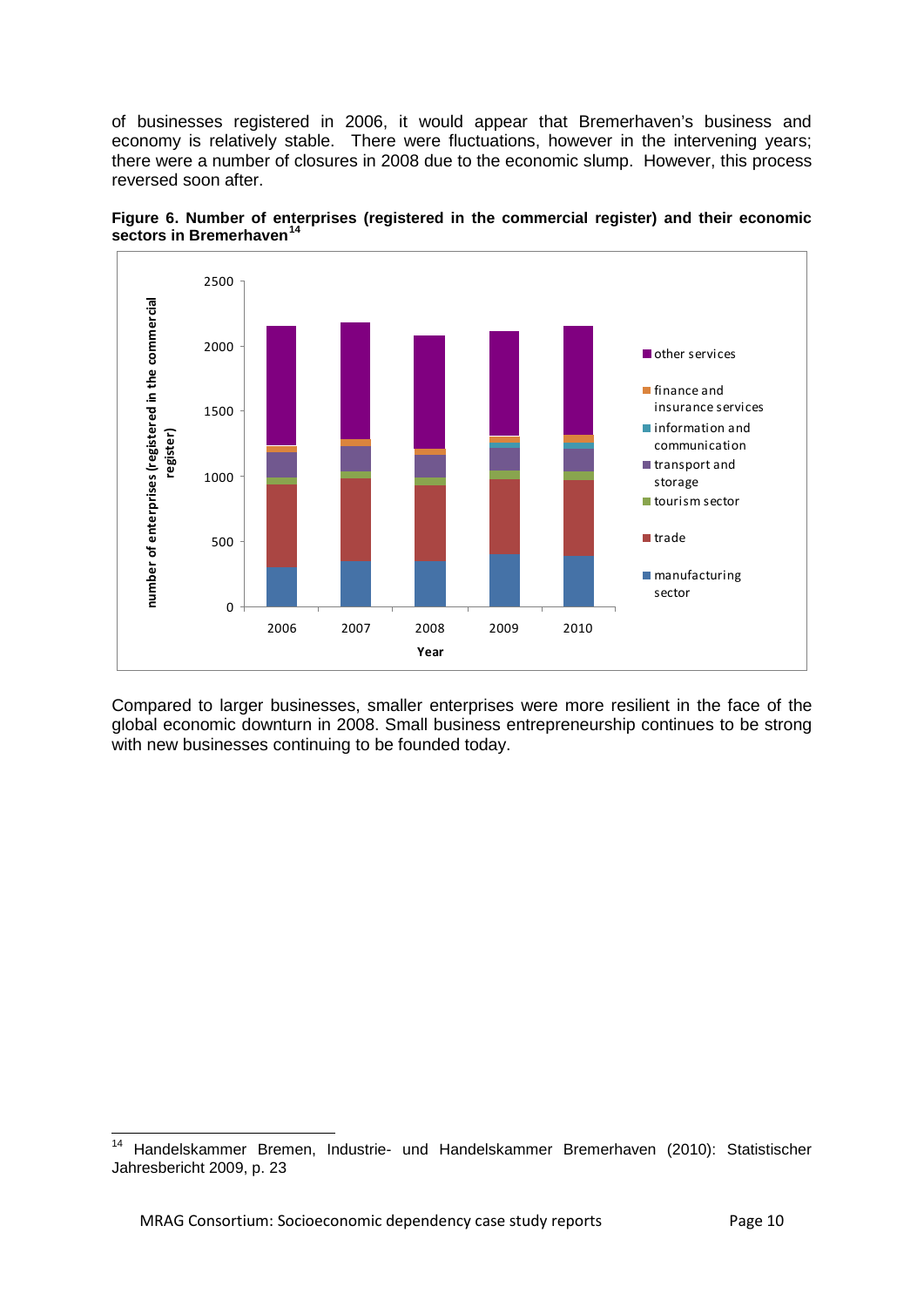

<span id="page-15-1"></span>**Figure 7. Number of small enterprises (registered in the commercial register) and their economic sectors in Bremerhaven**

Bremerhaven has a number of educational institutions, as would be expected from a city of its size:

- 9 primary schools
- 14 schools offering secondary level education
- 6 schools with support centre
- 4 schools offering vocational courses/training
- 4 Gymnasiums
- University of Bremerhaven (close cooperation with the food industry, wind energy station producers and maritime research)
- Alfred-Wegener Institute for Polar and Marine Research (collaboration with the fish and food processing sectors as well as maritime activities)
- Bremerhaven's biotechnology centre

# <span id="page-15-0"></span>**3.4 Local development plans**

The state of Bremen benefited from assistance from European structural funds in the 2007- 2013 funding period. About 142 million Euros have been allocated from the European Regional Development Fund (ERDF) for the two cities of Bremen and Bremerhaven under the "Bremen ERDF Operational Programme 2007 – 2013". As is standard, European funding was matched with national funds. For the first time, the financing of the Bremen ERDF Programme 2007 – 2013 included private sector money. In total, including the national cofinancing (approximately 101 million Euros from the public sector and over 78 million Euros from the private sector), almost 322 million Euros is available for the implementation of the programme.

After the ERDF programme was implemented, the state of Bremen assessed its success along the lines of economic, social and ecological criteria. On the basis of these results, the strengths, weaknesses, opportunities and risks of the state of Bremen were ascertained and contrasted. An assistance strategy was derived from this, with a view to developing greater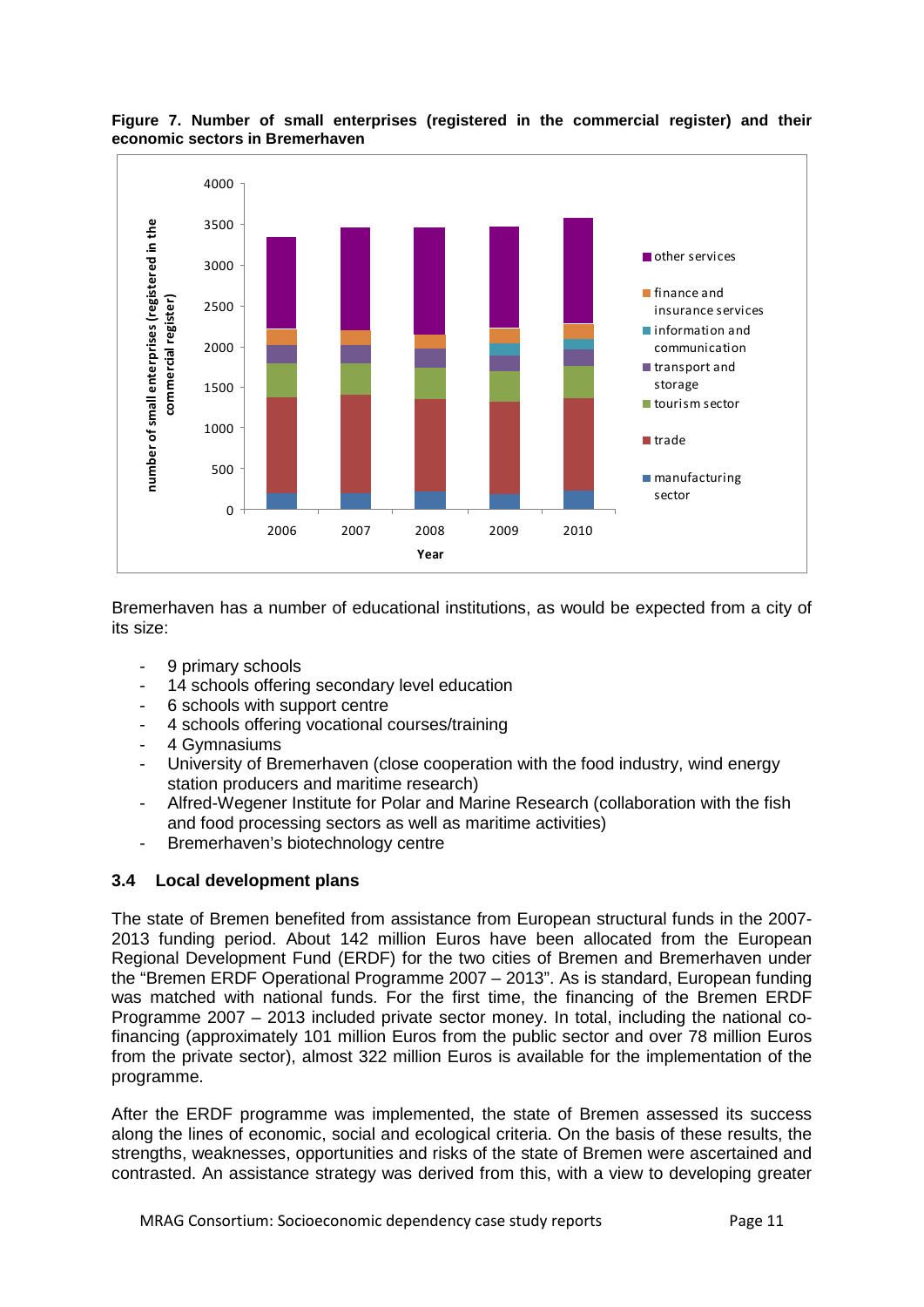competitiveness in Bremen as a region and thus increasing both productivity and the employment rate. The primarily founding targets are in the areas of investment and innovation as well as in terms of the urban structure.<sup>[15](#page-16-1)</sup>

The thematic and financial emphasis of the programme is on the on-going development and implementation of Bremen's regional innovation strategy programme "InnoVision 2010".

The target of "InnoVision 2010" set by the authorities is to make the state of Bremen one of Germany's top 10 locations for technology by the year 2020 (taking up the goal of the Lisbon Agenda, which aims to develop Europe into the world's most competitive economic area).

For the cities of Bremen and Bremerhaven the following funds are in the pipeline:

| <b>Priority axis</b>                                                           | <b>EU funding</b> | <b>National</b><br>public-<br>sector<br>funding | <b>National</b><br>private-<br>sector<br>funding | <b>Overall</b><br>funding | <b>Share of EU</b><br>funding |
|--------------------------------------------------------------------------------|-------------------|-------------------------------------------------|--------------------------------------------------|---------------------------|-------------------------------|
|                                                                                | (a)               | (b)                                             | (c)                                              | $(d)=(a)+(b)+(c)$         | $(e)=a)/(d)$                  |
| Priority axis 1:<br>Promoting<br>innovation and<br>knowledge                   | 94,800,000        | 55,510,000                                      | 76,990,000                                       | 227,300,000               | 41.71                         |
| Priority axis 2:<br>Activating urban<br>commercial and<br>residential<br>areas | 45,000,000        | 43,500,000                                      | 1,500,000                                        | 90,000,000                | 50.00                         |
| Technical<br>assistance                                                        | 2,206,631         | 2,206,631                                       | $\overline{0}$                                   | 4,413,262                 | 50.00                         |
| Total                                                                          | 142,006,631       | 101,216,631                                     | 78,490,000                                       | 321,713,262               | 44.14                         |

<span id="page-16-0"></span>**Table 2. Table of the ERDF programme funding**

Some examples of the planned projects for Bremerhaven:

- Promotion of the Fraunhofer Institute for Wind Energy and Energy System Technology IWES in Bremerhaven
- Future in Work (ZiB) Careers co-ordination and advice office for women
- Support for the Institute for Marine Resources (imare) pilot phase
- Offshore wind power development project in Bremerhaven
- Offshore wind power development project in Bremerhaven: 2nd construction phase
- Promotion of the science themes period
- Promoting the "*Wissenswelten*" (knowledge worlds) campaign

<span id="page-16-1"></span><sup>&</sup>lt;sup>15</sup> Bremen Verwaltung online: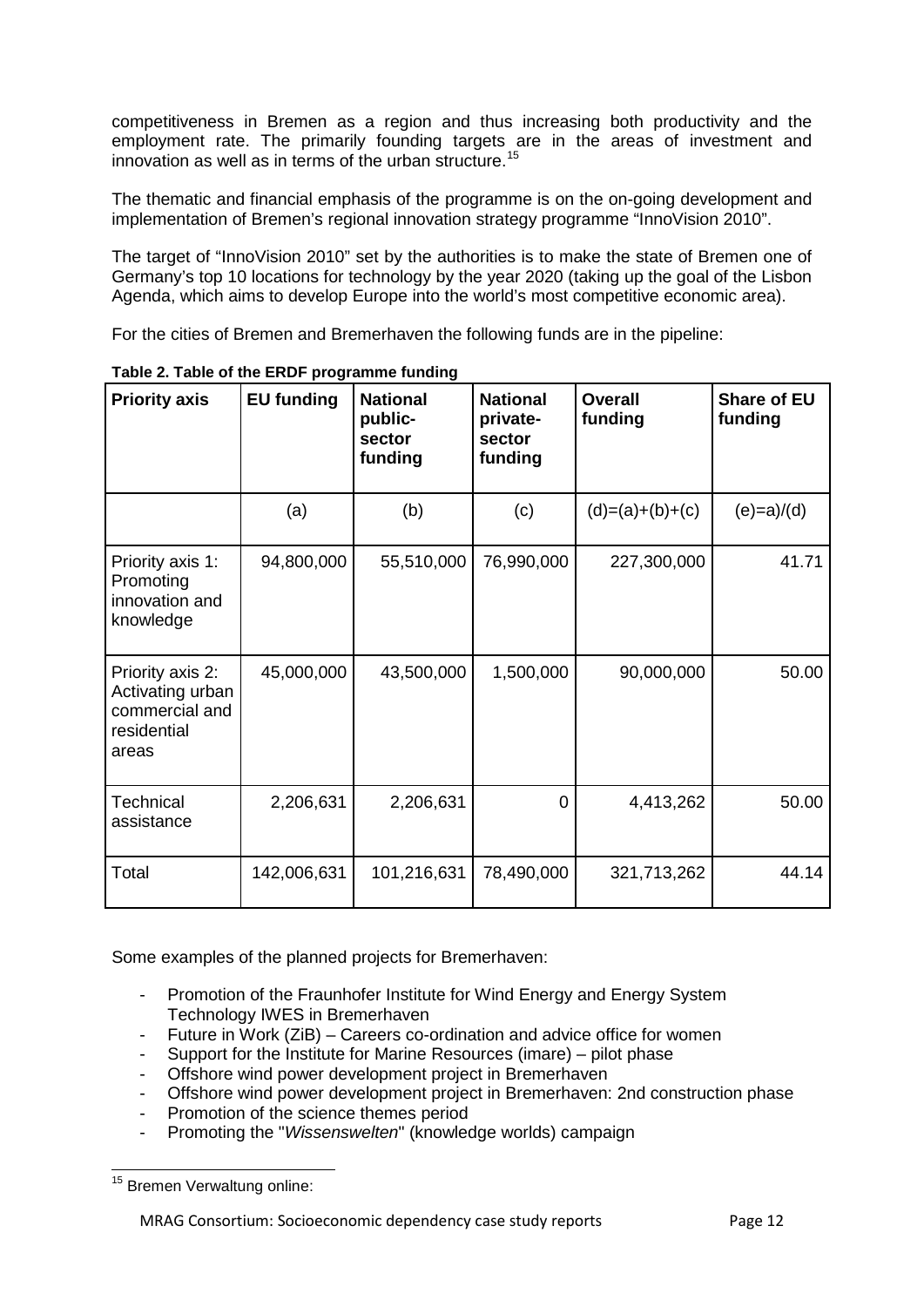# <span id="page-17-0"></span>**4. Fisheries and aquaculture sub-sector**

The fishing fleet of Bremerhaven has been in gradual decline since 1991 leaving a fleet of only 4 vessels (two are between 24-40 meters, the other two vessels are 40+ meters). As the local fish processing industry hardly relies on fresh fish landings, there is no sign that the fishing fleet will increase in the future.

Unlike its fishing fleet, Bremerhaven's fish processing industry is of not only national importance, but also European importance. Big name fish and food industry companies are located in Bremerhaven's Fisheries Harbour, called the Fishery Port, making it one of Europe's largest fish processing centres of high competence and innovation. Since the necessary raw materials can be imported by rail, truck, container and airplane, these companies are not dependent on local landings. Given the high concentration of fish processing and fish manufacturing companies in the area, there are also other fish related establishments providing services to the sector and attracting visitors: a fresh fish auction hall, a fish market and a whole maritime centre ("Schaufenster Fishery Port") directly in the heart of the Fishery Port with restaurants, cafés, bistros, bars, shops and an aquarium.

Of key importance for Bremerhaven is the research environment found here with its clear focus on maritime-related disciplines which have arisen in Bremerhaven and are strongly linked to the fish and food business sector. Work and research at the Alfred Wegener Institute for Polar and Marine Research and the University of Applied Science is closely connected to key areas of regional economic development in the fields of biotechnology and food technology as well as maritime industry services.

There is no aquaculture production in Bremerhaven, though the possibility is being investigated. In 2010 responsible authorities announced the funding of a project conducting research on aquaculture. This project is intended to be a first step for commercial aquaculture industry development.

#### <span id="page-17-1"></span>**4.1 Details of the local fishing fleets**

The status of Bremerhaven's fishing fleet has not changed since 2003. The fleet consists of four vessels (two demersal trawlers, one pelagic trawler and one vessel using pots/traps) which catch their fish mainly in the North Sea, landing it partly in Bremerhaven.

As can be imagined, detailed information on the fishing fleet are not available for privacy reasons. It can be estimated, however that there are approximately 70-80 people working directly in the Bremerhaven catching sector on those four vessels. The "Atlantic Peace" has 22-28 crew members; the "Santa Maria" has 32 crew members; and there are two smaller vessels with crew.

Although the fish processing industry has its own supply chains of raw material, many representatives of the industry regret that Bremerhaven does not have a larger fleet. They also would like to see higher trading volumes at the fresh fish auction.

#### <span id="page-17-2"></span>**4.2 Fish stock status**

There are no data on fish stocks around Bremerhaven. It is also not of high importance for this study, as the main focus lies on the fish-processing sector (also considering Bremerhaven's small fleet).

Another very important issue concerning the use of fish stocks was uncovered during fieldwork. The certification of fishery products, which aims to verify their sustainable origin, is of vital importance for Bremerhaven's fish processing industry.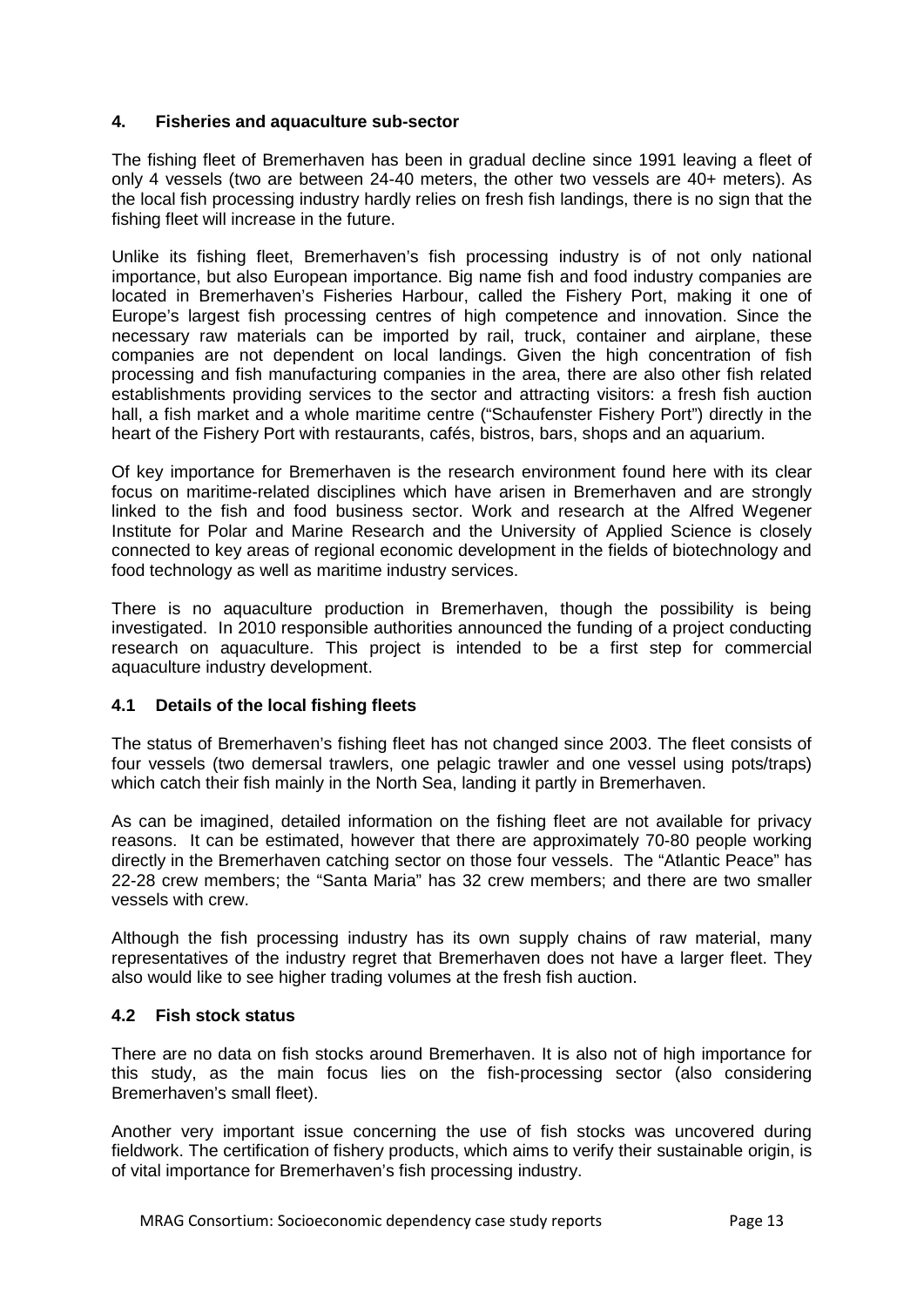During the focus group meeting the attending representatives approved the certification, e.g. MSC, that verifies sustainable fishing. They explained that consumer demand changes focusing on certified fish products of high quality. Taking responsibility and supplying sustainable raw material is not just a matter of course and adaptation to consumer preference but in the industry's own interests (future supply, prices). Bremerhaven's large fish manufacturers successfully implemented the certification early on in the history of certification. [16](#page-18-3)

# <span id="page-18-0"></span>**4.3 Fisheries infrastructure**

As a port city of European significance, Bremerhaven has well-developed infrastructure in place. A modern food port in the area of the Fishery Harbour is a centre of competence for fish and food including the following facilities:

- Major fish and food processing and manufacturing facilities and halls (especially frozen and convenient fish and food)
- Harbour landing facilities as well as quays (loosing on importance as local landings of fresh fish decline steadily)
- A fish market and a fresh fish auction
- Various upstream ancillary facilities, large shipyards and various suppliers of marine technology (due to the large port and the high density of port services)
- Significant facilities for ice production and cooling (Bremerhaven is also known as Europe's "cold storage" with a storage capacity of about  $640.000m^3$ ), packing, engineering and plant construction as well as facilities providing hygiene services, quality assurance, safety testing and product development
- Through 2010, there were no aquaculture facilities (public funding for aquaculture science is in the pipeline)

# <span id="page-18-1"></span>**4.4 Details of the local catching sub-sector**

Data on the local catching sector is unavailable due to privacy reasons. Of the limited information available, the local field study and focus group discussions revealed a rather different picture than the one presented. The local landing volumes of fresh fish are decreasing, but the processing sector does not depend on this supply. There are no official numbers on volumes of fresh and frozen fish, yet the size of the processing sector (number of employees, cold storage capacity) and the positive trend and development emphasised by company representative suggest an enormous amount (in this perspective the local fresh fish landings are just a very small fraction of raw material supply for the industry).

#### <span id="page-18-2"></span>**4.5 Details of the local processing sub-sector**

The industrial area of Bremerhaven accommodates one of the largest concentrations of fish processing in the European Union. Selected statistics (e.g. processed volumes, profits) are not available due to confidential reasons. However, local field study and focus group discussion provided qualitative descriptions of the sector.

The total number of employees in the fish industry exceeds 4,000 people. This is 8-9% of Bremerhaven's workforce and shows the significance of this sector. Large corporations of the fish industry, e.g. Deutsche See GmbH & Co. KG, Frosta AG and Frozen Fish

<span id="page-18-3"></span><sup>&</sup>lt;sup>16</sup> focus group meeting, local field study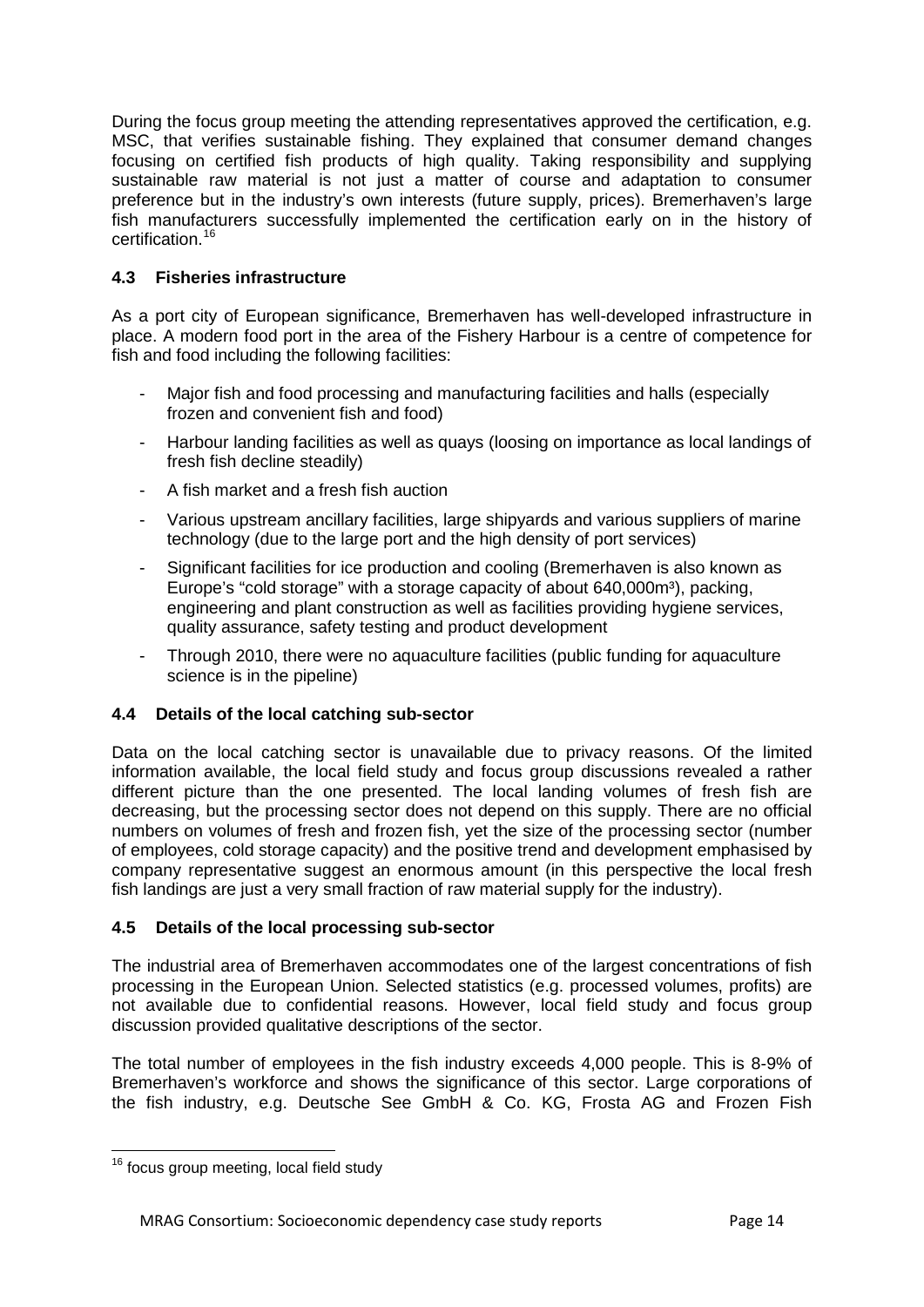International, are some of the largest employers in Bremerhaven and the region.<sup>[17](#page-19-1)</sup> Additionally, a large amount of fish processing companies of different sizes, small wholesalers, various companies specialised in the supply chain of the fish industry are all together strengthening Bremerhaven's fish processing industry competitiveness.

Frozen fish processing is by far the most important activity of the industry. It is of national, and also of high international importance. The needed raw materials are imported in containers from all over the world (e.g. China, New Zealand, Iceland, Poland, Russia and South America) by rail, truck and plane (high value fresh fish).

<span id="page-19-0"></span>

| Table 3. Number of employees and revenues of Bremerhaven's fish processing industry (direct |  |
|---------------------------------------------------------------------------------------------|--|
| fish processing), 2005 to 2008                                                              |  |

| Year                                       | 2005          | 2006          | 2007          | 2008          |
|--------------------------------------------|---------------|---------------|---------------|---------------|
| <b>Direct</b><br>processing<br>employees   | 2470          | 2152          | 2130          | 2175          |
| <b>Direct</b><br>employees<br>in<br>sector |               | 4000          |               | >4000         |
| <b>revenues</b>                            | 543,737,000 € | 539,590,000 € | 769,774,000 € | 847,544,000 € |

Though the volumes of processed fish were unavailable for confidentiality reasons, a general estimate can be inferred from looking at the largest of the processing firms. The two largest fish processing companies are Frozen Fish International and Deutsche See. Frozen Fish International has 800 employees with a turnover of 95,000 tons while Deutsche See's turnover is 70,000- 80,000 tons. The turnover comes out to about 180 tons/per employee. With the knowledge that there are approximately 2,175 employees in the fish processing industry, and while adjusting the number slightly, because some processing involves high quality production, rather than high production, this means the overall volume of fish processing can be estimated at over 200,000 tons.

Discussions among stakeholders in focus groups highlighted agreement that the trend in the industry is increasing, demand is rising, and thus, revenues will rise.

Bremerhaven as a city still shows some infrastructural and structural deficits. The fish industry, however, benefits from an excellent infrastructure. Especially the high concentration and the integration of a unique fish sector service environment provide exceptional advantages, namely economies of scale, know-how, research and development.

Furthermore, industry representatives emphasised that the close connection to biotechnological and science institutions are drivers of new product development, improvement of fish product quality and production methods. Apparently, innovation and diversification in Bremerhaven's fish and food sector is of vital importance to its competitiveness.

Whereas other countries in the world offer much lower purchasing prices for fish products (especially raw materials), Bremerhaven's processing sector has the competence and know-

<span id="page-19-1"></span><sup>&</sup>lt;sup>17</sup> RegIS online, Wirtschaftsportal,<http://www.regis-online.de/de/home/index.html>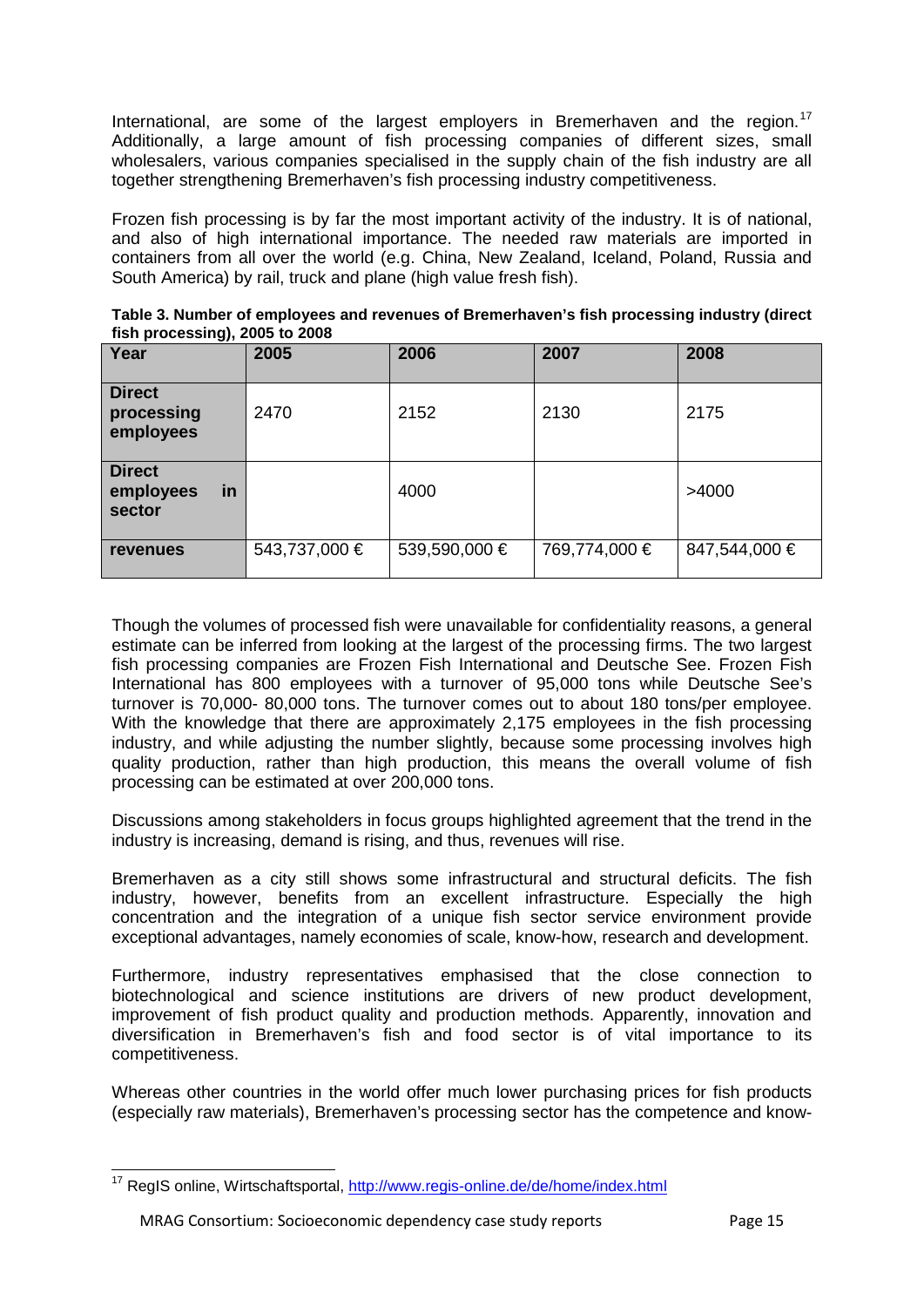how to deliver manufactured products that meet consumer demand in term of convenience, quality and sustainable certification.

Since fresh fish processing has declined in recent years, the processing industry not only focused on frozen fish processing but also diversified into frozen food processing. There are no numbers available, but local authorities mentioned that frozen food processing was a logical step, since the whole frozen processing supply chain was in place. Backed by the long experience and know-how of frozen processing, the fish and food companies created synergies and could better utilize its production capacity, which had decreased through the decline of local fish landings.

The focus group discussion revealed that the processing sector is experiencing substantial growth which makes it more and more difficult to find highly skilled labour. There are incentives to increase the educational capacity (fish and food processing training in vocational schools, specialisation in university) to accomplish the demand for labour.

During the economic downturn, the fish and food industry had a stabilising effect on Bremerhaven's economy (from 2007 to 2008 the number employees in fish processing increased). Presently, its potential and innovative approach promise Bremerhaven's fish and food processing industry a future which responsible persons unanimously describe as very positive.

#### <span id="page-20-0"></span>**4.6 Details of the local aquaculture sub-sector**

Through 2010, there is no aquaculture production in Bremerhaven. That will change with the creation of the centre for aquaculture ("*Zentrum für Aquakultur*") funded with 1.8 million Euros by the Federal state of Bremen (financed through the economic stimulus package of the German government). The centre will be located in the same neighbourhood as the Alfred Wegener Institute for Polar and Marine Research in the trade port. The development calls for the construction of three closed water loops with 21 individual basins for fish farming. The concept aims to analyse the potential of aquaculture in the region and to demonstrate specific conditions and development objectives of a commercial aquaculture economy in the future.<sup>[18](#page-20-4)</sup> However, some local representatives from the fish industry are not in favour of aquaculture production. They fear a decline in quality and doubt the production will be ecologically sustainable.

#### <span id="page-20-1"></span>**4.7 Details of the local ancillary sub-sector**

The port of Bremerhaven (serves e.g. large container ships, tank ships, cruise ships, navy ships, fishery vessels) provides all kind of marine ancillary and technology. The very famous Lloyd shipyard with more than 150 years history in shipbuilding is also located here. However, due to the small fishery fleet it is not possible to access the ancillary sector directly related to the fishing industry.

### <span id="page-20-2"></span>**5. Governance**

# <span id="page-20-3"></span>**5.1 Key local institutions**

Key institutions of relevance to the fishing sector in Bremerhaven are as follows

Fish industry related companies:

<span id="page-20-4"></span> <sup>18</sup> Bremerhavener Gesellschaft für Investitionsförderung und Stadtentwicklung: [http://www.bremerhaven.de/meer-erleben/wissenschaft-und-forschung/konjunkturpaket-ii-verhilft-der](http://www.bremerhaven.de/meer-erleben/wissenschaft-und-forschung/konjunkturpaket-ii-verhilft-der-seestadt-zu-einem-zentrum-fuer.29053.html)[seestadt-zu-einem-zentrum-fuer.29053.html](http://www.bremerhaven.de/meer-erleben/wissenschaft-und-forschung/konjunkturpaket-ii-verhilft-der-seestadt-zu-einem-zentrum-fuer.29053.html)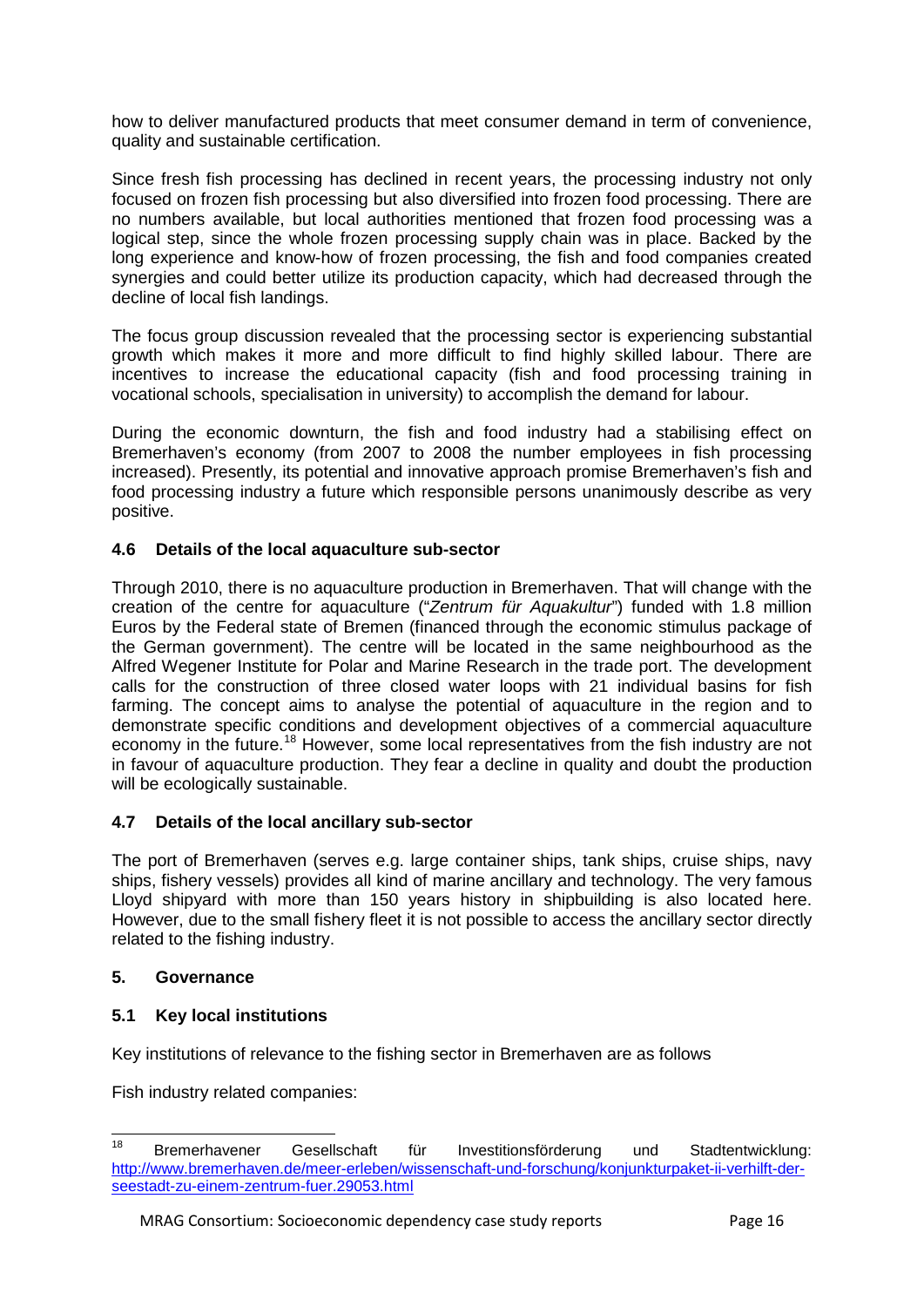including Deutsche See, Frosta AG, Rrozen Fish International. A detailed list of all companies is available at the website of the Bremerhavener Gesellschaft für Investitionsförderung und Stadtentwicklung [\(http://www.bis-bremerhaven.de/sixcms/list.php?page=start\)](http://www.bis-bremerhaven.de/sixcms/list.php?page=start)

Bremerhaven's administration:

The Magistrat and the city council assembly are the administrative agencies [\(http://www.bremerhaven.de/stadt-und-politik/politik/magistrat/\)](http://www.bremerhaven.de/stadt-und-politik/politik/magistrat/)

Organisations and Institute related to the fish industry:

Bremerhavener Gesellschaft für Investitionsförderung und Stadtentwicklung mbH [\(http://www.bis-bremerhaven.de/sixcms/list.php?page=start\)](http://www.bis-bremerhaven.de/sixcms/list.php?page=start), FIshery Port-Betriebsgesellschaft mbH [\(http://www.fbg-bremerhaven.de/\)](http://www.fbg-bremerhaven.de/)

Institute, University and biotechnology centre (strong cooperation with the fish industry and local economy):

Alfred Wegener Institute for Polar and Marine Research [\(http://www.awi.de/de/\)](http://www.awi.de/de/), university of Bremerhaven [\(http://www.hs-bremerhaven.de/\)](http://www.hs-bremerhaven.de/), biotechnology centre Bio Nord [\(http://www.bio-nord.de/sixcms/list.php?page=home\)](http://www.bio-nord.de/sixcms/list.php?page=home)

Yearly seafood exhibition for wholesalers, retailers, importers, exporters, brokers,, producers and caters (fish international brings the German market for fish and seafood to one location):

Fish International [\(http://www.fishinternational.com/\)](http://www.fishinternational.com/)

#### <span id="page-21-0"></span>**5.2 Public intervention**

Due to Bremerhaven's structural weakness in the past a major community initiative programme ("URBAN II 2000 – 2006") was launched from 2000 to 2006.

The main objective of that programme was to stabilise the economic and social development and to make the area competitive compared with locations outside the city.

These aims were to be achieved via the following strategic goals:

- Strengthening economic prosperity and employment
- Promoting equality of opportunity, social inclusion and renewal, strengthening of people's identifying with the area
- Protecting and improving the environment and the recreation function
- Boosting the competitiveness, functionality and attractiveness of the area
- Reviving historically valuable functions and infrastructure.

An overview of the financing of the priorities and measures (in Euros) can be found in Table 4: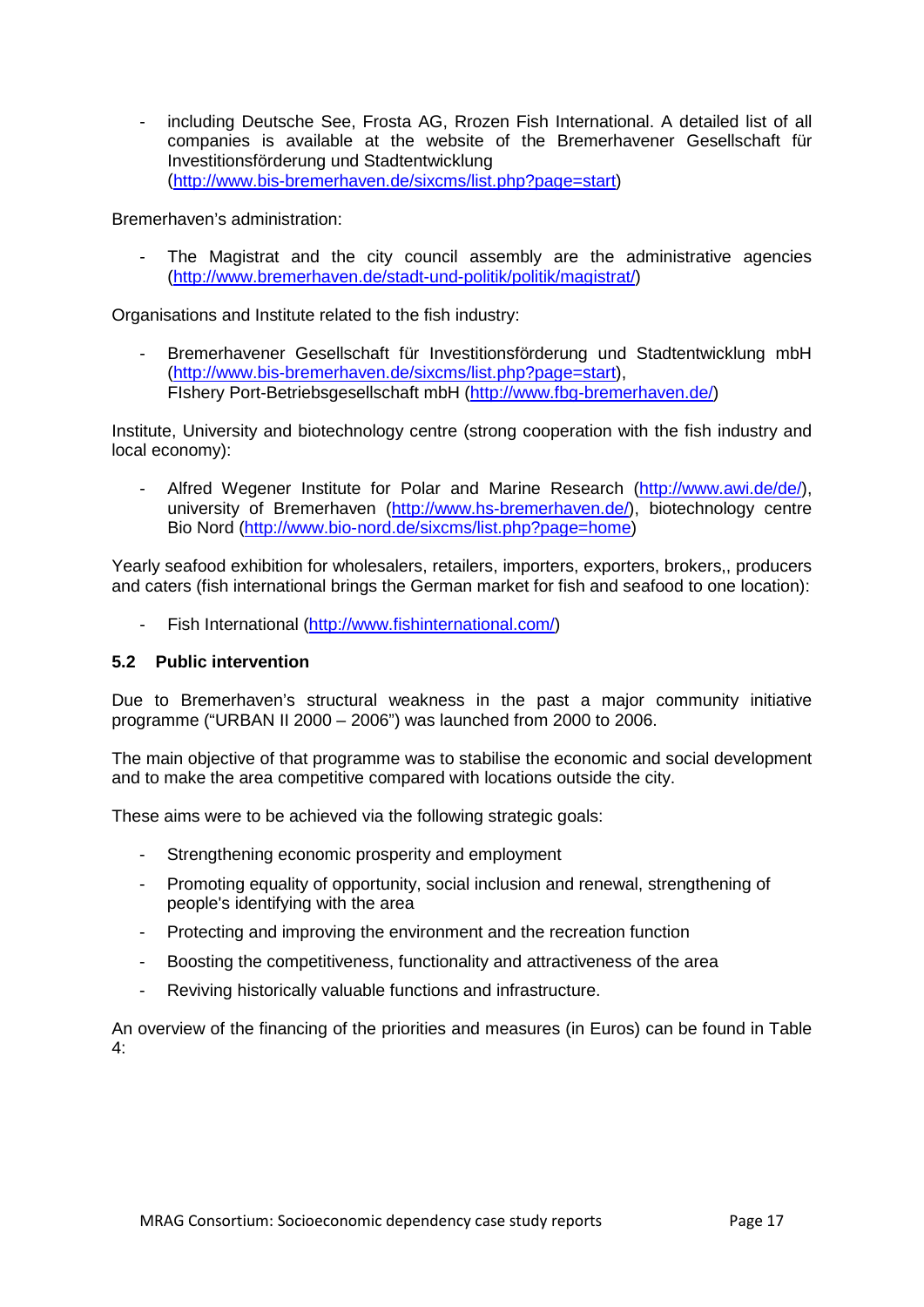<span id="page-22-0"></span>**Table 4. Public intervention in Bremerhaven, 2000 to 2006**

| <b>Priorities/</b>                                                      | <b>Total cost</b> | <b>Proportion</b> | <b>ERDF</b>  | <b>National</b> | Private contributi |
|-------------------------------------------------------------------------|-------------------|-------------------|--------------|-----------------|--------------------|
| <b>Measures</b>                                                         |                   |                   | contribution | contribution    |                    |
| Economic<br>development                                                 | 11,261,664        | 55.81 %           | 5,630,832    | 5,630,832       |                    |
| Technology<br>promotion -<br><b>Technology Park</b><br>flagship project | 10,237,664        | 50.74 %           | 5,118,832    | 5,118,832       |                    |
| Suburb<br>management                                                    | 1,024,000         | 5.07%             | 512,000      | 512,000         |                    |
| <b>Labour market</b><br>and social<br>affairs                           | 4,215,990         | 20.89 %           | 2,107,995    | 2,052,000       |                    |
| Training and new<br>businesses                                          | 2,930,000         | 1452 %            | 1.465,000    | 1,465,000       |                    |
| Social measures<br>in the assisted<br>area                              | 1,285,990         | 6.37 %            | 642,995      | 642,995         |                    |
| Urban renewal /<br>ecology                                              | 3,708,000         | 18.38 %           | 1.854,000    | 1,854,000       |                    |
| Revitalisation of<br>the suburban<br>centre                             | 2,800,000         | 13.88 %           | 1,400,000    | 1,400,000       |                    |
| Development of<br>the bank of the<br>river Geeste                       | 908,000           | 4.50 %            | 454,000      | 454,000         |                    |
| <b>Technical</b><br>assistance                                          | 992,000           | 4.92 %            | 496,000      | 496,000         |                    |
| Monitoring and<br>evaluation                                            | 744,000           | 3.69%             | 372,000      | 372,000         |                    |
| Publicity and<br>exchange of<br>experience                              | 248,000           | 1.23 %            | 124,000      | 124,000         |                    |
| <b>Total</b>                                                            | 20,177,654        | 100.00 %          | 10,088,827   | 10,088,827      |                    |

During the same time, the Federal state of Bremen funded (with a major assistance from the EU) the "Ziel-2 Programme" that aimed to improve Bremen's and Bremerhaven's economic competitiveness (diversity), transport access, service business industry, environment and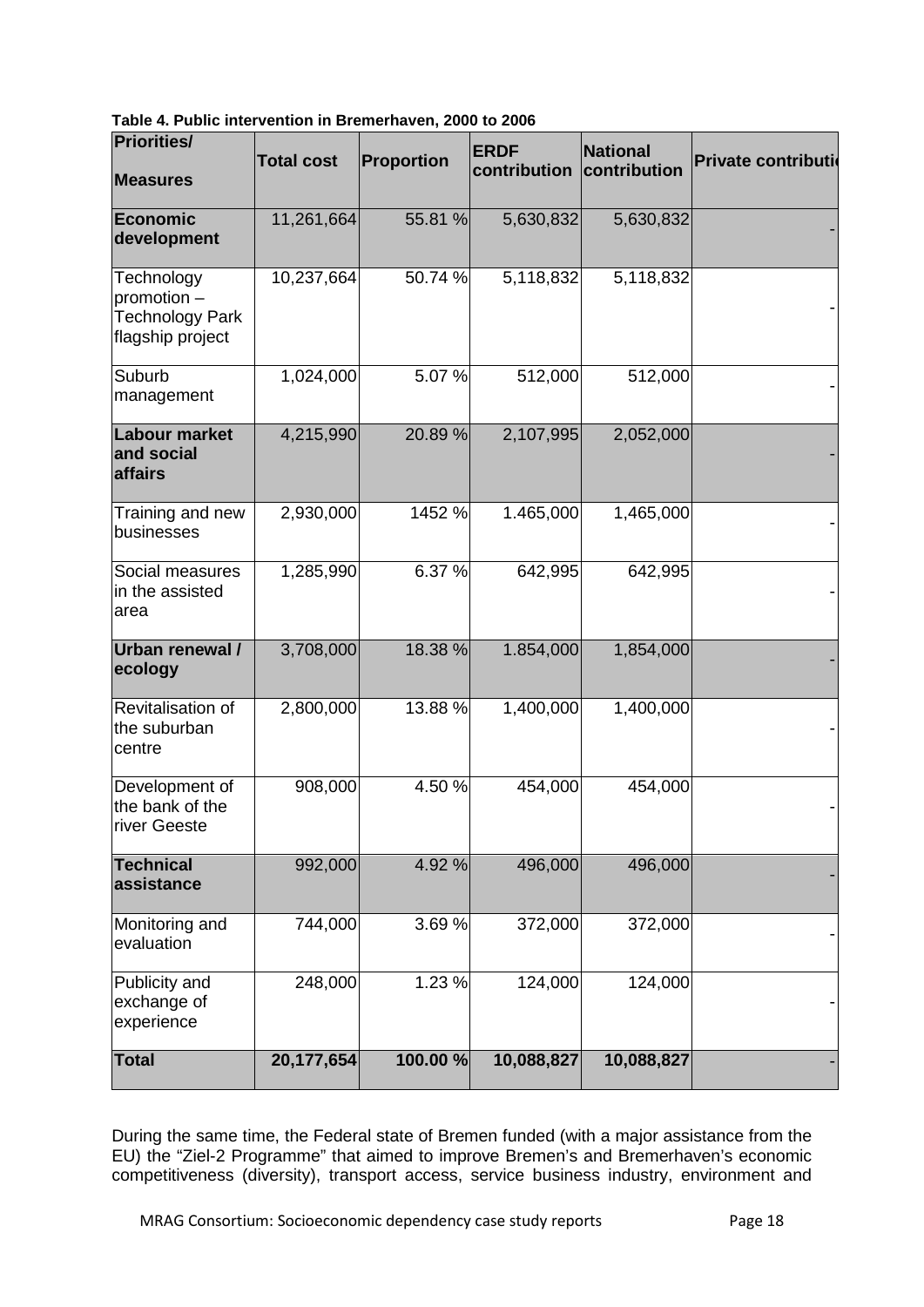the city's social problems. The total fund for Bremen and Bremerhaven amounted to exactly 235.924.000 Euros (funded by the Federal State of Bremen, European Fond for Regional Development (EFRD) and the German state).

Bremerhaven alone received 60 % of the means provided by the Federal State of Bremen. The various investment projects from 2000 to 2006 were funded with about 80 million Euros. The detailed explanations can be found at the website of the Federal State of Bremen [\(http://www.efre-bremen.de/detail.php?gsid=bremen59.c.2924.en\)](http://www.efre-bremen.de/detail.php?gsid=bremen59.c.2924.en)

The current EFRD programme (funding period 2007 – 2013, total funding amount 321,713,262 Euros), which aims to improve Bremen's and Bremerhaven's economic competitiveness significantly is described above in section 3.4.

#### <span id="page-23-0"></span>**6. Stakeholder analysis**

Some key contacts in the Bremerhaven community who were interviewed and attended focus groups are provided in Table 5.

| <b>Name</b>    | <b>Organisation</b>               | <b>Contact details</b>                    |
|----------------|-----------------------------------|-------------------------------------------|
| Ms. Kuhlmann   | <b>Fishery Port-</b>              | http://www.fbg-                           |
|                | Betriebsgesellschaft mbH          | bremerhaven.de/index.php?id=34            |
|                |                                   |                                           |
| Mr. Parlevliet | Doggerbank Seefischerei           | http://www.parlevliet-                    |
|                | GmbH / Parlevliet & Van der       | vanderplas.nl/niederlassungwiedergave.p   |
|                | Plas B.V.                         | hp?pageid=6                               |
| Mr. Brandt     | <b>Staatliches Fischereiamt</b>   | http://www.bremerhaven.de/buergerservi    |
|                | <b>Bremerhaven</b>                | ce/aemter-einrichtungen/andere-           |
|                |                                   | dienststellen/staatliches-fischereiamt-   |
|                |                                   | bremerhaven.9337.html                     |
| Mr. Samúelsson | <b>Bremerhavener</b>              | http://www.fischauktion.de/de/kontakt/ind |
|                | <b>Fischauktions GmbH</b>         | ex.phtml                                  |
| Mr. Limberg    | <b>Bremerhavener Gesellschaft</b> | http://www.bis-                           |
|                | für Investitionsförderung und     | bremerhaven.de/sixcms/list.php?page=st    |
|                | Stadtentwicklung mbH              | art&main=http://www.bis-                  |
|                |                                   | bremerhaven.de/sixcms/detail.php?id=16    |
|                |                                   | 118&menu=8817⊂=16118                      |
| Mr. Vogt       | Senator für Wirtschaft und        | http://www.wirtschaft.bremen.de/sixcms/d  |
|                | Häfen                             | etail.php?gsid=bremen02.c.730.de          |
| Mr. Hintze     | Industrie- und                    | http://www.bremerhaven.ihk.de/            |
|                | Handelskammer                     |                                           |
|                | <b>Bremerhaven</b>                |                                           |

#### <span id="page-23-3"></span>**Table 5. Stakeholder details and contacts**

#### <span id="page-23-1"></span>**7. Qualitative interpretation and analysis**

#### <span id="page-23-2"></span>**7.1 Key events and drivers of change**

#### **Demographic aspects**

Though the city of Bremerhaven's population has been in steady decline since the late 1960s, the surrounding area has seen an increase. Given that many live in the surrounding area and work in Bremerhaven, a decline should not be viewed as a decline in the labour pool. The foreign population of Bremerhaven, at almost 10 %, is higher than the average in Germany overall. Mirroring the rest of Germany, the largest immigrant group in Bremerhaven

MRAG Consortium: Socioeconomic dependency case study reports Page 19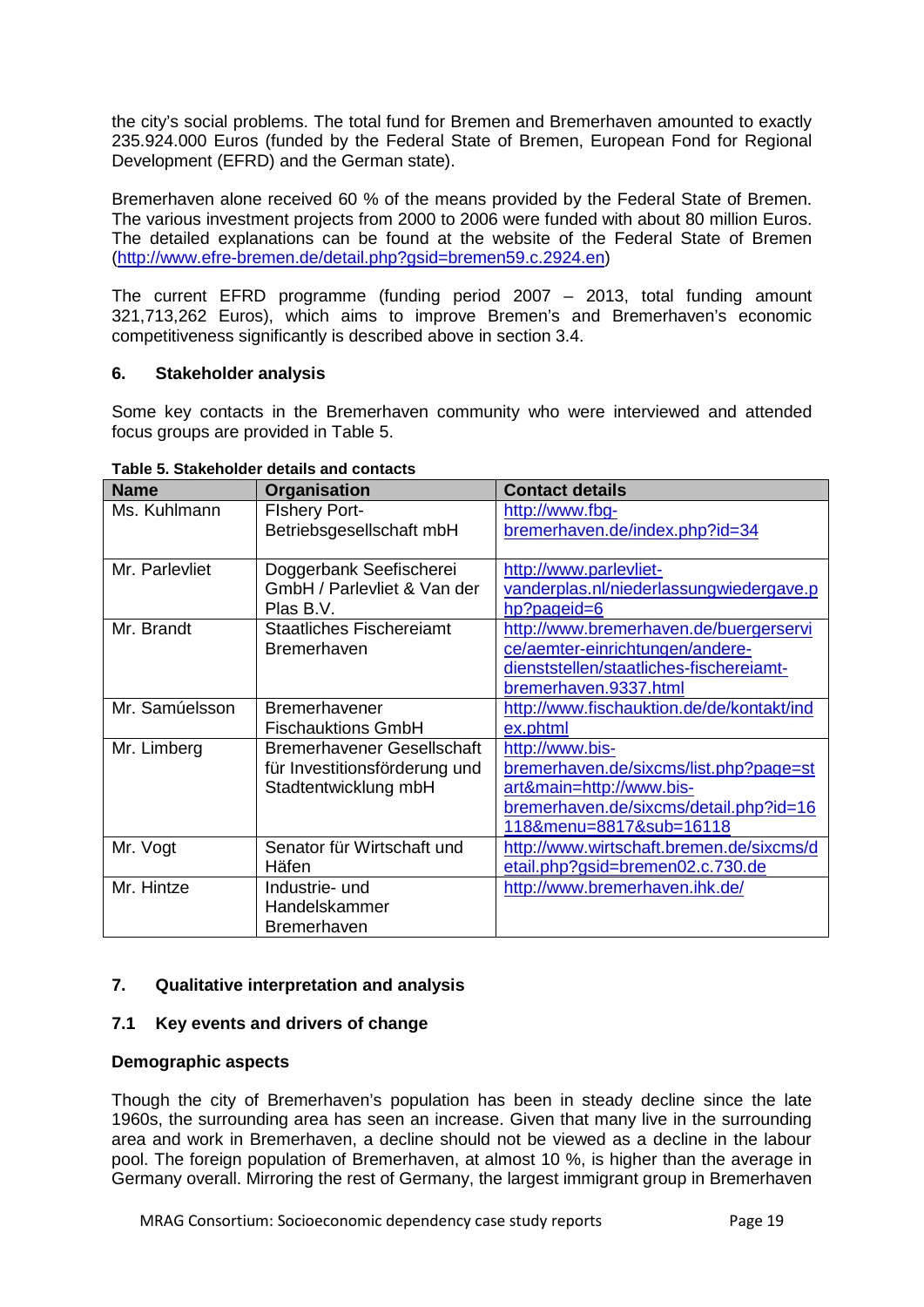is Turkish. Unlike the rest of the country, however, the next largest immigrant group is Portuguese. As the community members in the focus group explained, this group has a long history of working in the processing sector, though there numbers have declined in the recent years.

#### **Economic aspects (all sectors)**

Bremerhaven's economy has always been linked to its port activities. The city's port is the fourth-largest in Europe with 5.5 million Twenty-foot equivalent units (TEU) of cargo handled (2008). With the economic downturn, the port authority recorded a 20 % decrease (to 4.4 million TEU) in container handling in 2009; car exports in particular fell sharply by 40 %.

Bremerhaven's maritime activities, especially logistics and transport, are backed by cooperation with education and science institutions related to this industry. Human capital and know-how are of high importance to the city's future.

Bremerhaven is home to Germany's largest concentration of fish and food processing with European-wide importance. Easy transport connections make it possible to import raw material, mostly frozen fish by containers but also fresh fish by plane. The traditional fish processing sector diversified in recent years, especially producing and processing frozen food.

#### **Fisheries and aquaculture aspects**

#### *Catching sub-sector*

There is no longer any significant catching sector in Bremerhaven, despite its importance as a processing centre in Europe, ranking fourth overall. In this sense, it is an interesting case of a community divorced from its original beginnings as a port with a catching sector.

#### *Ancillary sub-sector*

In most communities, the fortunes of the ancillary sub-sector are largely driven by, and follow, the fortunes of the catching sector. In Bremerhaven, since there is no significant catching sector, the ancillary sector is also quite limited.

#### *Aquaculture sub-sector*

There is no aquaculture activity in Bremerhaven, though a project began this year (2010) to investigate future possibilities. They possible expansion of activities into aquaculture is debated among members of the community, with not everyone convinced of the need.

#### *Governance aspects*

Though the processing firms are independent from one another and work as one would expect in a market economy, there is work to strengthen the cooperation among institutes. In particular, the Alfred Wegener Institute for Polar and Marine Research, the University of Bremerhaven and the biotechnology centre Bio Nord have begun to research and work together to strengthen the fisheries (processing sector) in Bremerhaven.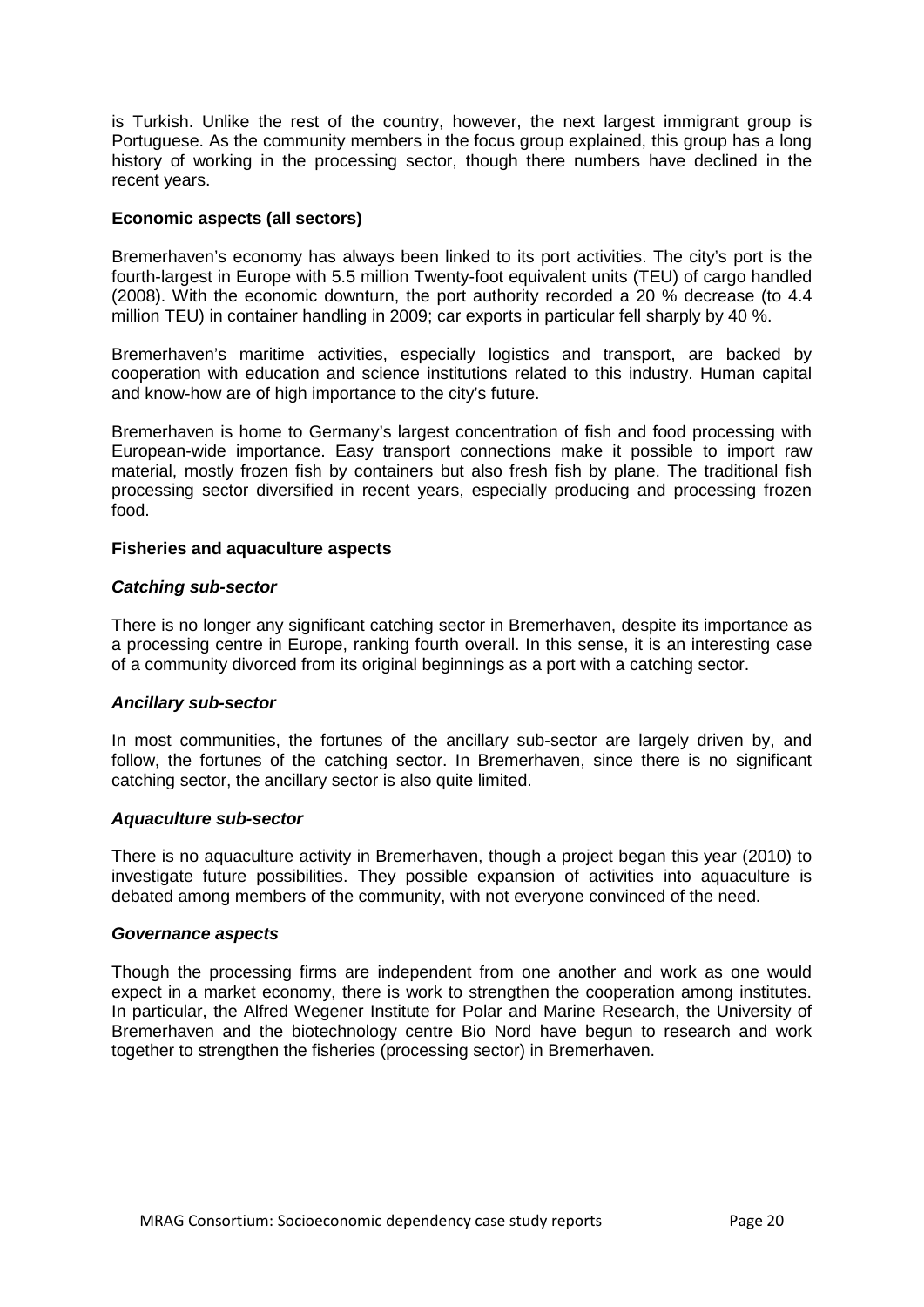### <span id="page-25-0"></span>**7.2 Adaptation**

#### **Demographic aspects**

Bremerhaven is a large city and Germany's second largest port. Though the statistics make it appear the population is falling, in fact the population is moving across the border into other areas; there is still a large labour pool. Given its size and available infrastructure and educational opportunities, there is less emigration than seen in the other German case study. The immigrant population is higher than in the rest of Germany, as is the unemployment level of these foreign-born residents, which causes a strain on the society and social sector.

#### **Economic aspects (all sectors)**

Bremerhaven did see a decline in numbers of enterprises during the economic downturn, though the businesses in 2010 were back up to the 2006 numbers and thus show they have managed to bounce back.

There was a great amount of effort put into regional development starting in 2006 with a larger amount of money being poured into infrastrcuture and programs. Some of these include:

- Promotion of the Fraunhofer Institute for Wind Energy and Energy System Technology IWES in Bremerhaven
- Future in Work (ZiB) Careers co-ordination and advice office for women
- Support for the Institute for Marine Resources (imare) pilot phase
- Offshore wind power development project in Bremerhaven
- Offshore wind power development project in Bremerhaven: 2nd construction phase
- Promotion of the science themes period
- Promoting the "*Wissenswelten*" (knowledge worlds) campaign

Local leaders are looking to not only strengthen and emphasize their maritime strengths, but are also branching out to other sectors such as sustainable energy and technological development. The commercial centre is also in the process of being revitalised and museums have been built to build on increasing tourism. Leaders are particularly interested in capturing the "day-tripper" market, taking advantage of the city's location in the region and providing more options for tourists.

#### **Fisheries and aquaculture aspects**

#### *Catching sub-sector*

With only four boats registered in Bremerhaven the catching sector is all-but-non-existent. Industry (processing) do feel that though the catching and processing sectors are completely divorced from one another that it would be to everyone's benefit if the catching sector was strengthened.

#### *Processing sub-sector*

- There is an increasing demand for fresh fish products from the auction for the processors, though there are no significant landings from the catching sector.
- Increased emphasis on the quality of products.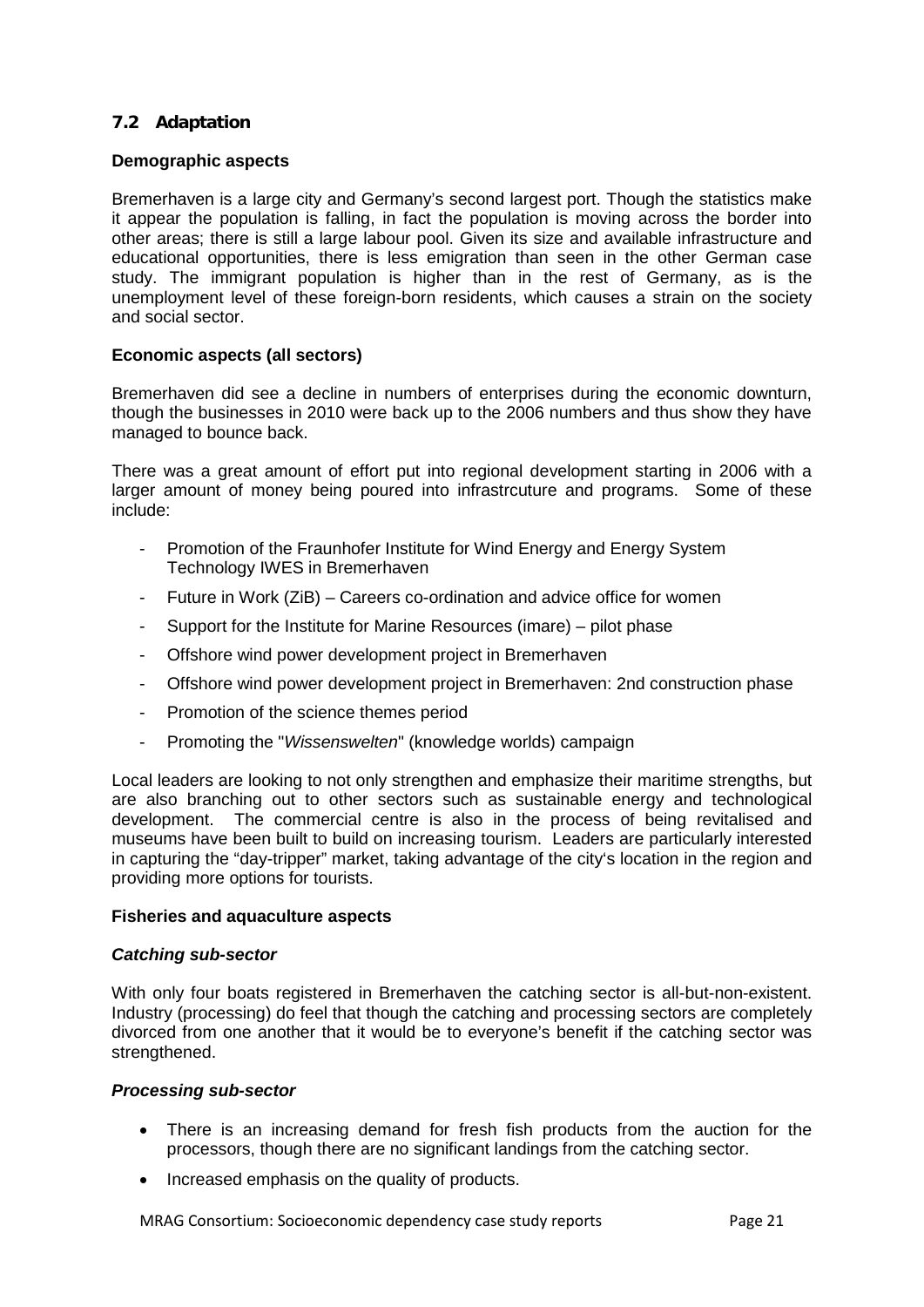#### *Ancillary sub-sector*

As noted above, there is hope for the rise of non-fisheries sector ancillary services related to the wind energy sector. Currently in phase two, there is potential for additional opportunities for many ancillary sub-sector business types to earn additional income. Such activities represent an adaptive strategy to minimise risk of over-dependency on the fishing/maritime sector. Ancillary sub-sector businesses also ensure that they keep up to speed with various technological developments in the industry.

#### **Governance aspects**

Local processing and maritime sector representatives are active participants in a number of regional and EU level organisations (i) three Regional Advisory Councils, the Advisory Committee on Fisheries and Aquaculture (ACFA), the European Association of Producer Organisations (EAPO).

#### <span id="page-26-0"></span>**7.3 The future**

In the future, Bremerhaven has a vision for a sustainable processing and fish supply chain activities, and transport cold chain, for its catching, processing and ancillary sub-sectors resilient to fluctuations in catches/landings and markets, an upturn in sector activity and an increase in employment. It is also very much hoped that the adaptive measures described above for non-fishing sector activities will help to reduce the risk to the community associated with fluctuations in the fishing sector and over-reliance on it.

Facing structural difficulties and the vanishing of the local fishing fleet at the beginning of the 21<sup>st</sup> century, Bremerhaven's fish industry managed to secure its international importance as one of Europe's largest fish processing and cold storage centres. The concentration of large processing and manufacturing corporations as well as numerous enterprises specialised in fish manufacturing, handing and all kinds of fish supply chain activities, make the location very attractive and competitive. Especially the close cooperation with institutions in the fields of blue-biotechnology, food science and quality improvement resulted in an innovative environment enabling new high quality product developments as well as diversification. In order to secure growth and to compensate the decrease of local landing, the fish processing sector expanded its activities to frozen food processing thus achieving synergies and increased capacity utilisation.

Discussions with the community stakeholders uncovered a number of priority areas for the processing and maritime sectors which need to continue to be addressed, and which correspond with the community's vision of a sustainable and viable sector.

#### **Port management and development**

Although there are no information available on Bremerhaven's economic dependency to its port, the three largest sectors (especially: private services, corporate services and trade/transport) are apparently directly related to maritime logistic activities and trading businesses. This suggests that the port is of predominant importance and will certainly keep that position in the future.

To strengthen its advantageous position in maritime activities, Bremerhaven continues investment in education and science.

With the future in mind, the University of Bremerhaven and the Alfred Wegener Institute for Polar and Marine Research is cooperating closely with the local industry in order to maintain its position as a centre for logistics and food processing. If these institutes are able to build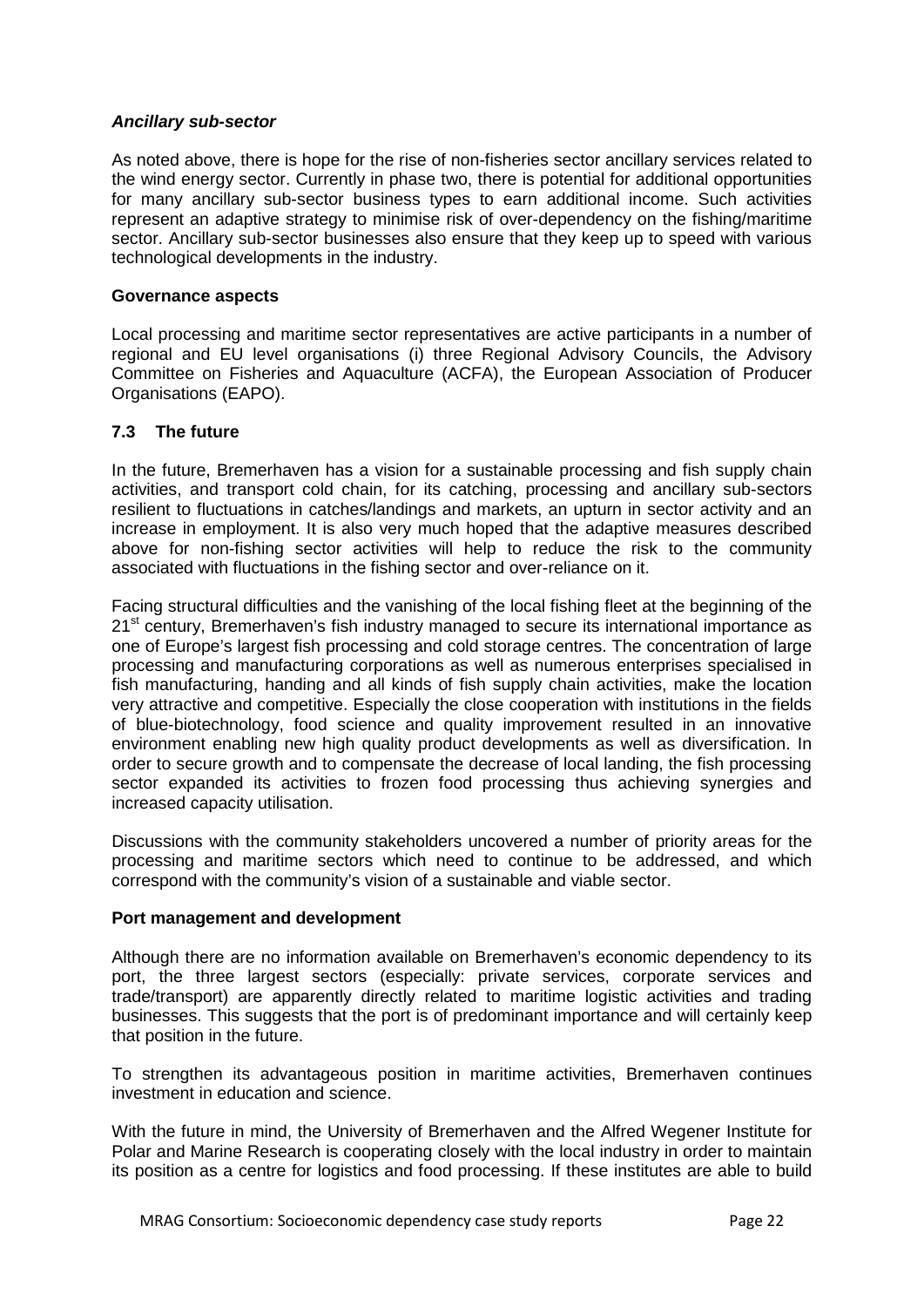upon the momentum in place currently, Bremerhaven should manage to continue on pace with its goal of being a technological centre by 2020.

#### **Innovation Centre**

The processing sector has responded to the need for adding value to products, and to support innovation in the sector through working closely with institutions in the fields of bluebiotechnology, food science and quality improvement. The institutes include:

- The Alfred Wegener Institute for Polar and Marine Research,
- The University of Bremerhaven, and
- Bio Nord (a biotechnology centre located at the harbour area)

Such close collaboration and group research has resulted in an innovative environment enabling new high quality product developments as well as diversification.

#### **Price**

Sales and purchase prices for fish products are key to the profitability and viability of the industry in Bremerhaven. In addition to the proposed innovation centre which would serve to increase quality, value-added and prices, the industry would like to see EFF support in the future being available for transnational/multi-State initiatives focussing on market and price issues. This would require flexibility in Operational Programmes, and the ability to work collaboratively with other countries and Member States.

#### <span id="page-27-0"></span>**7.4 The role of public intervention in the past and in the future**

Bremerhaven has seen a huge amount of public intervention in the last decade. Beginning in 2000, a major community initiative programme ("URBAN II 2000 – 2006") was launched specifically to address Bremerhaven's structural weaknesses. Running through 2006, the main objective of this program was to stabilize the economic and social development and to make the area competitive compared with locations outside the city.

These aims were achieved via the following strategic goals:

- Strengthening economic prosperity and employment
- Promoting equality of opportunity, social inclusion and renewal, strengthening of people's sense of identification with the area
- Protecting and improving the environment and the recreation function
- Boosting the competitiveness, functionality and attractiveness of the area
- Reviving historically valuable functions and infrastructure.

The main infrastructural project under this development included the Technology Park flagship project, using up 55 % of the EDRF funds (5,630,832€ matched with national funds). Another smaller infrastructural project included the development of the bank of the River Geest (4.5 %, or 454,000 $\notin$  matched with national funds). It should be noted that these projects are all funded through governments with private contributions being almost nonexistent.

During the same time, the Federal state of Bremen funded, with a major assistance from the EU, the "Ziel-2 Program" that aimed to improve both Bremen's and Bremerhaven's economic competitiveness (diversity), transport access, service business industry, environment and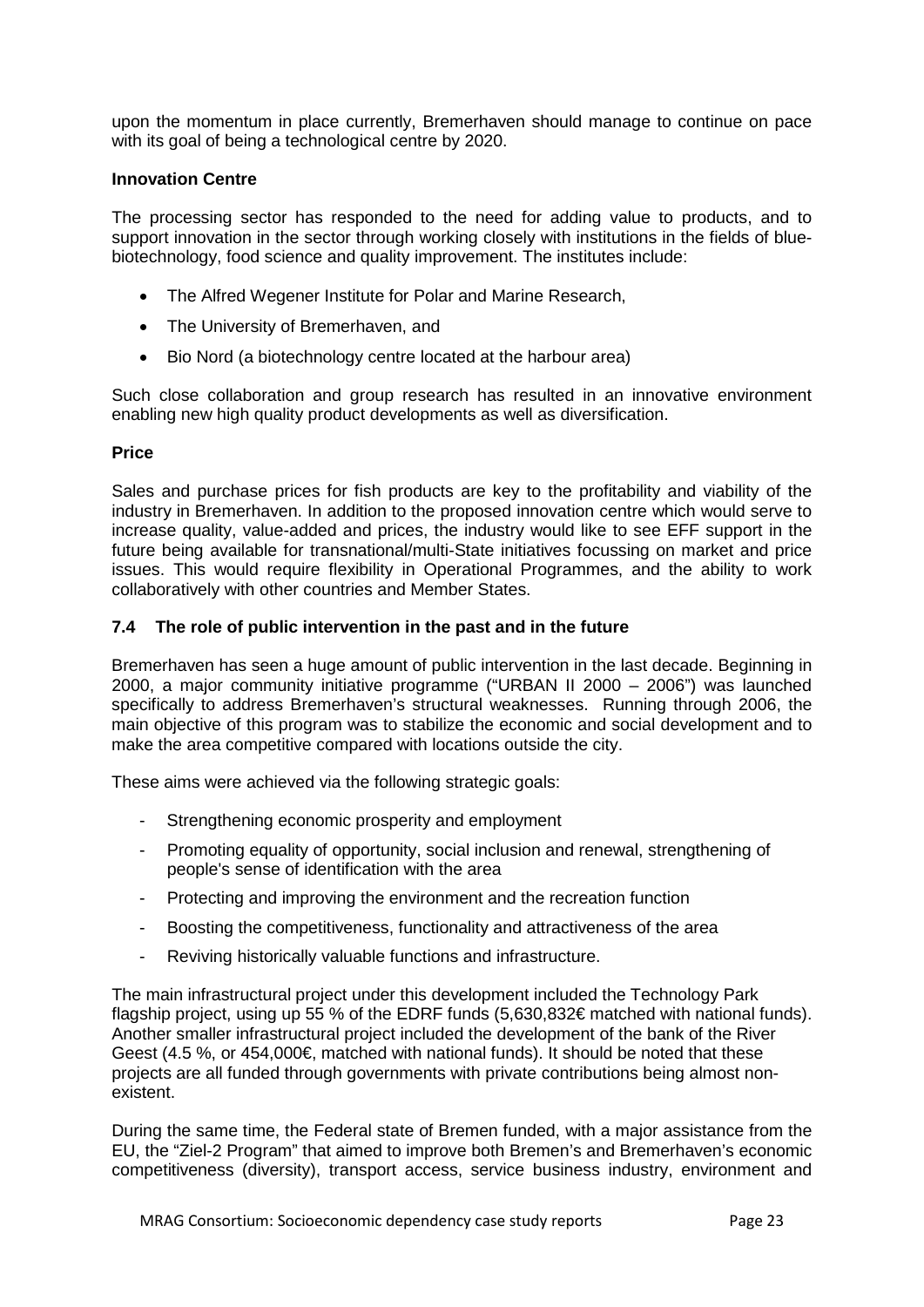the cities' social problems. The total fund for Bremen and Bremerhaven amounted to exactly 235,924,000 Euros (funded by the Federal State of Bremen, European Fund for Regional Development (EFRE) and the German state).

Of the 80 million Euros provided to Bremen and Bremerhaven by the Federal State of Bremen and EU structural funds, Bremerhaven itself received 60 % of these funds (48m €).

As a part of this is the revitalisation of the commercial sector and the building and renovation of museums, particularly the Climate House and the maritime centre Schaufenster Fishery Port. Like the Climate House, the harbour area has become a tourist destination, in this case with a number of restaurants and shops in renovated fishery buildings. These are located in the old harbour area, the same location as BioNord (research centre).

In qualitative discussions, stakeholders emphasised the successful investments in recent years which have made the city more attractive. The maritime project "Schaufenster Fishery Port" is one example of how an old and used industrial area can be transformed into a touristic attraction and meeting point for residents. The city's authorities have several additional promising projects under consideration but are currently searching for ways to finance them. Without financing, the future of such projects is uncertain.

# <span id="page-28-0"></span>**7.5 Conclusion**

In conclusion, this report has demonstrated a number of clear trends and important factors with regards to the processing sector and wider economy in Bremerhaven. Facing structural difficulties and the vanishing of the local fishing fleet at the beginning of the  $21<sup>st</sup>$  century. Bremerhaven's fish industry managed to secure its international importance as one of Europe's largest fish processing and cold storage centres. The concentration of large processing and manufacturing corporations as well as numerous enterprises specialised in fish manufacturing, handing and all kinds of fish supply chain activities, make the location very attractive and competitive. Especially the close cooperation with institutions in the fields of blue-biotechnology, food science and quality improvement resulted in an innovative environment enabling new high quality product developments as well as diversification. In order to secure growth and to compensate the decrease of local landing, the fish-processing sector expanded its activities to frozen food processing thus achieving synergies and increased capacity utilisation.

Of vital importance in Bremerhaven's success in reaching this point was having a strategic, long-term plan with structural funds to support their efforts. Very little private investment went into these developments, particularly in the beginning years, and success has been the result of the availability of structural funds.

Future challenges for the fish processing industry will most likely centre on the international competition from countries with lower labour and production costs as well as possible rising prices of raw material. Nevertheless, the overall opinion of the local authorities is fairly positive since the industry heavily invests in product innovation and development, meeting the changing consumer demand successively deciding for high quality fish products with a sustainable origin.

The current EFRD programme (50 % funding by the European Union) will improve Bremerhaven's economic competitiveness, infrastructure and accessibility, which certainly will positively affect the fish processing industry in the fields of raw material supply and distribution. Nevertheless, despite its advantageous conditions for fish processing, an increase in local fishing fleet capacity is not expected. The funds put towards commercial development and technological innovations have been well used and Bremerhaven has great potential to continue on the positive track it is currently on.